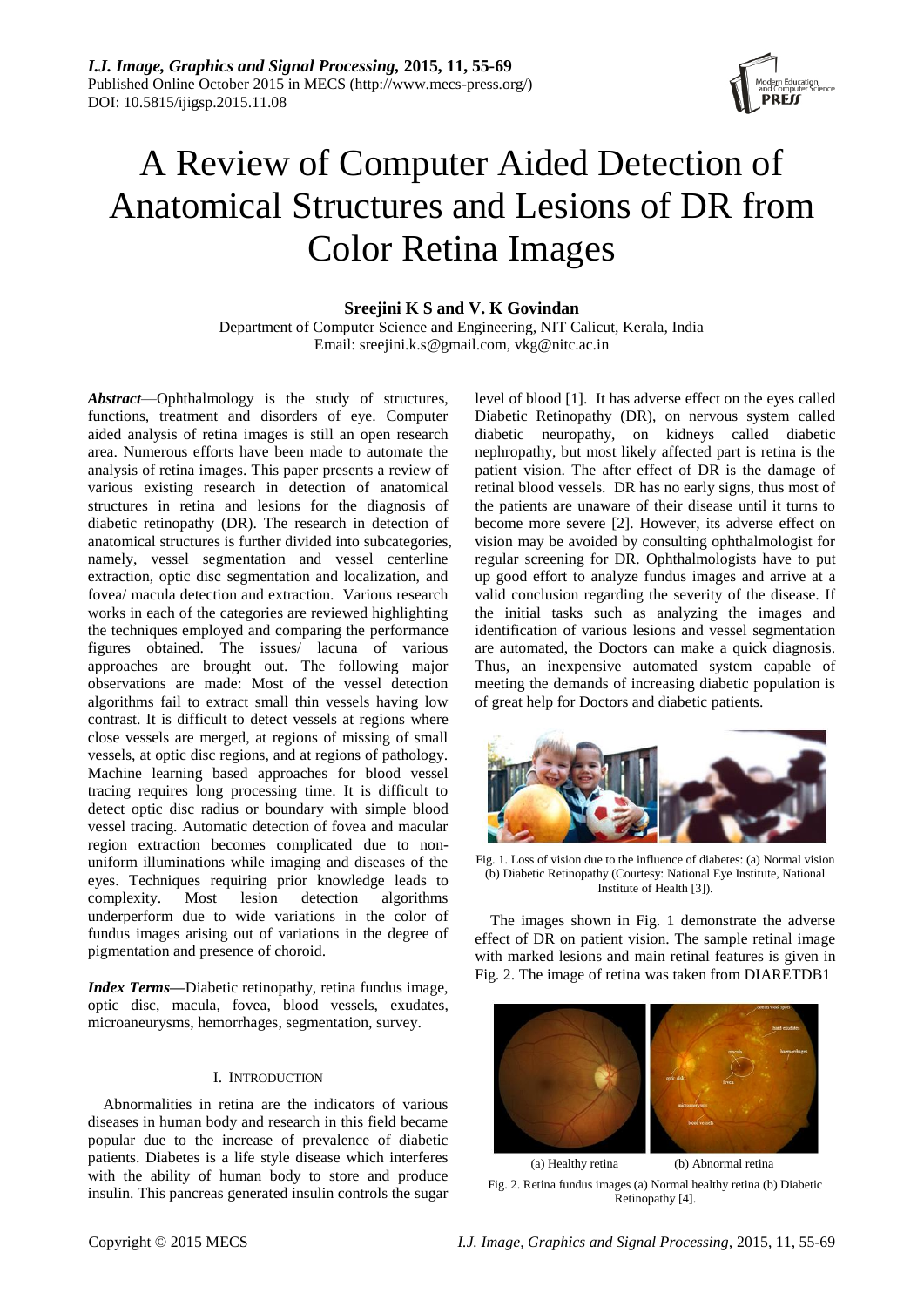dataset [3]. Vision loss will occur when exudates are present in macular region, which is known as Diabetic Macular Edema (DME). Fig. 2.a shows the normal healthy color retina image. Abnormal retina image where various lesions and main retinal structures marked is presented in Fig. 2.b.

Before we review the approaches/ techniques for detection of anatomical structures of retina and lesions of DR, we present brief introductions to retinal fundus imaging, anatomical structures of retina, lesions of diabetic retinopathy and publically available retinal databases in the following subsections:

#### *A. Retinal Fundus Imaging*

Retinal images are acquired through variety of techniques such as Fluorescein Angiograms (FA) or fundus camera. Fluorescein is injected into our body before imaging for improving the contrast of features like arteries, capillaries and veins. Images thus obtained will have better visibility for vessel features. However, such gray-scale imaging of retina is time consuming, inconvenient, costly and having side effects on patients. As the gray scale images do not provide all details of retina, it is not adequate for proper diagnosis. Nowadays, use of color fundus images taken through fundus camera is found useful for better diagnosis. This makes use of color CCD sensors to grab fine details of retina image.

#### *B. Anatomical Structures of Retina*

- *Optic disc or blind spot* optic nerves that enter into the round zone region of the retina is called optic disc.
- *Fovea* the depression in the retina that contains only cones, and provides acute vision.
- *Macula* area in the middle of the retina that allows seeing objects with great detail.
- *Vessels* thin, elongated piecewise linear structures in the retina and they have limited curvature. Width and length of vessels widely vary across the image. Vessels always converge into the optic disc are usually connected and shape is similar to the binary tree. The diameter of the vessels decreases when the distance from the optic disc increases.

## *C. Lesions of Diabetic Retinopathy*

- *Exudates* –Due to the damages of blood vessels of retina, there will be leaking of lipid out of blood vessels which is a major indicator of DR. These lipid leaks produces yellow structures on retina called hard exudates, and white structure on retina called soft exudates. Hard exudates have clear boundaries but soft exudates or cotton wool spots have fuzzy borders.
- *Hemorrhages* smallest spots of blood that break into the retina.
- *Microaneurysms* are enlarged, aneurismal retina vessels that show up as red dots on retina. This is caused due to the occlusion of vessel capillary and frequent leak of fluid.

## *D. Publicly available Retina Image Database*

Databases mainly used for vessel segmentation are DRIVE [5] and STARE [6].

There are 40 color fundus images including 7 images affected by pathologies in DRIVE database. STARE database is a collection of 20 color fundus images, 10 among them are pathology affected images.

DIARETDB1 database is used for lesion analysis. It has 89 color images including 84 images having some lesions of DR. Ground truth provides rough annotations by four experts but to get correct segmentation of lesions without the help of trained persons is difficult.

HEI-MED database [7] contains 169 images used for detection of exudates and Diabetic Macular Edema (DME). This Database is not suitable for lesion level analysis for the same reason as DIRECTDB1 Database.

MESSIDOR [8] contains 1200 images, macula centered color fundus images, usually used for grading the severity of DME, but cannot be used for segmentation of lesions.

E-ophtha database [9] consists of two sub databases, one for microaneurysms ( e-ophtha-MA), and the other for exudates (e-ophtha-EX). It includes ground-truth annotated by ophthalmology experts.

VICAVR database [10] provides images with separated arteries and veins which can be used for computing ratio of arteries and veins.

The review, in this paper, is organized into two broad categories of existing research, one dealing with the detection and extraction of anatomical structures of retina, and the other dealing with the detection and extraction of lesions of diabetic retinopathy. The next two major sections present the review of existing research work in these two broad categories.

### II. RESEARCH RELATED TO COMPUTER AIDED DETECTION OF ANATOMICAL STRUCTURES IN RETINAL IMAGES

Knowledge about structure/ shape and location of optic disc, fovea, macula and vessels is very important in retinal fundus image analysis. Optic disc features are similar to exudates, and hence it is required to erase the optic disc area from the image before the classification of exudates. Also, finding the location of optic disc is important for segmentation of other retinal features such as fovea and macula. Identification of fovea is used for identifying the risk associated with DR such as DME [11, 12]. Vessel narrowing, complete occlusions or new vessel development introduces changes in morphological structure of the retina vessel distribution/ blood flow. These are useful for detection of hypertension [13] and cardiovascular diseases such as DR [1], Glaucoma [14], obesity [15], and arteriosclerosis [16]. Segmentation of vessels is necessary for locating structures of retina like fovea and optic disc. It also serves for registration of retinal images. The progression of diseases may be monitored automatically using registered images.

Review of the research related to various anatomical structures of retina may be grouped in to the following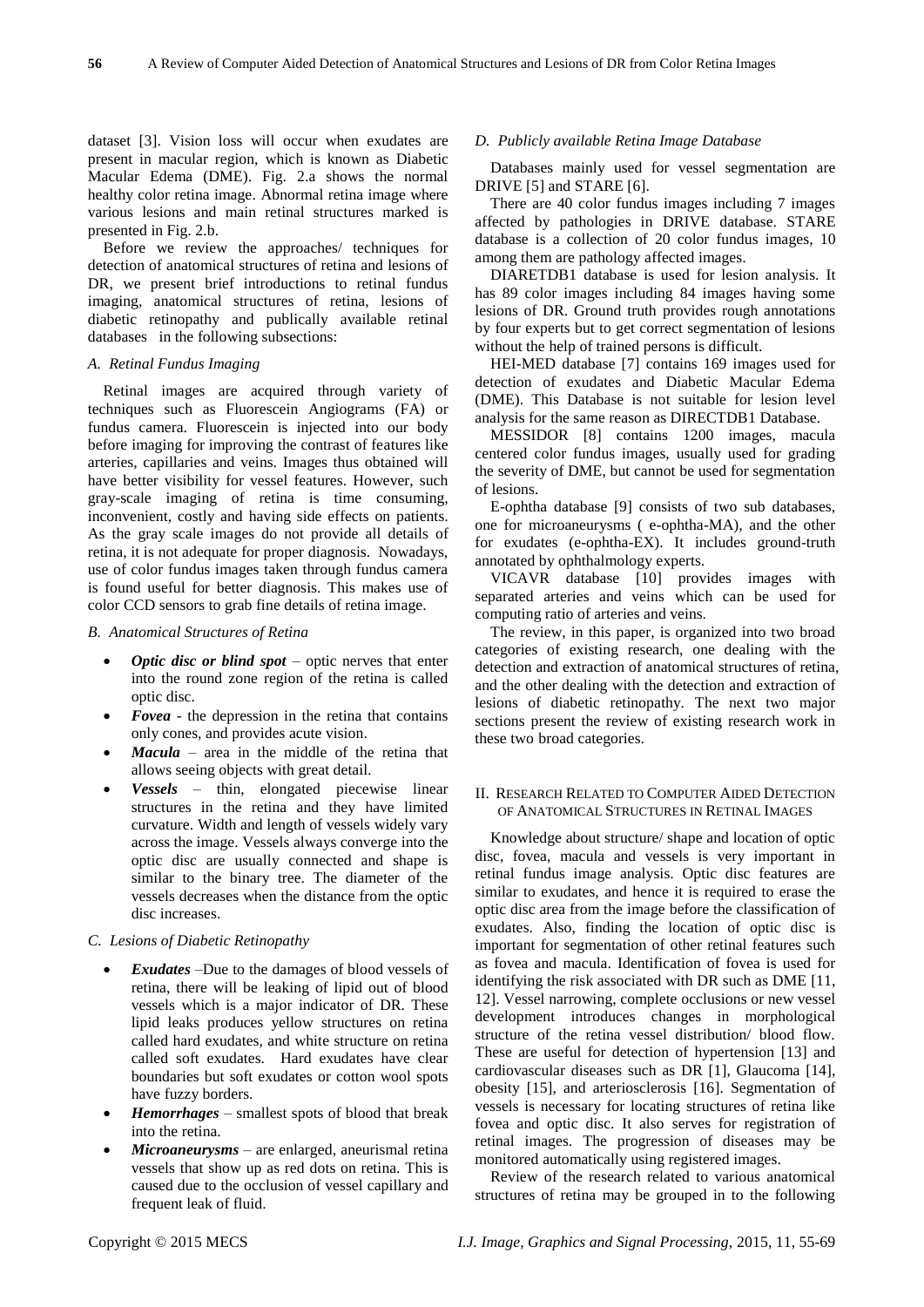three categories:

- 1. Segmentation of vessels and vessel centerline extraction
- 2. Segmentation of optic disc and its localization
- 3. Fovea / Macula detection extraction

The following three subsections review the above three categories of works. The performance figures of different works in each of the categories are discussed, and the issues and lacuna of existing approaches are brought out.

## *A. Vessel Segmentation and Vessel Centerline Extraction*

Extraction of vessels may be thought as a problem of detection of lines in the image. Ordinary edge detectors such as Sobel and Prewitt do not produce good results due to smooth change in intensity of vessels. The thinned vessels and low local contrast vessels are also not detected by these classical edge detection operators. Computational analysis of the retinal image was first attempted by Akitha and Huga in 1982 [17]. Chaudhuri et al. [18] published the first paper on retinal vessel segmentation.

There are numerous methods available for the detection of vessels. Such methods may be grouped in to four main categories based on: matched filter, tracking, machine learning, and morphology. Machine learning is subdivided into supervised and unsupervised methods. Sometimes the combination of these techniques is also used to solve vessel detection.

*Matched Filter based techniques* are based on the principle of response to vessels in the image. Matched filter is a widely used template matching algorithm. Here, we assume that the vessels are piecewise linear and intensities follow Gaussian distribution [18]. Vessels in different directions are detected by the use of a set of Gaussian filters. These assumptions are the limitations of the Chaudhuri et al. [18] as these do not hold at all vessel regions of the image.

*Tracking based techniques s*tarts from a set of seed points selected either manually or automatically, and then obtain the whole structure of vessels using local information. Advantage of this type of method is the increased accuracy with which vessel diameter measurement can be made. In the absence of proper seed points, tracking based methods are sometimes unable to detect all vessel segments and subtrees.

Another type of approach is *mathematical morphology based*, that uses various morphological operators. It is noise resistant compared to the supervised methods. First we get prior known vasculature shape features, then filter vasculature from the background for final segmentation. The accuracy is dependent upon the choice of structuring elements.

*Machine learning based***:** In supervised methods, pixels can be classified into two classes, one for vessels and the other for non-vessels. They require pre-labelled training datasets and efficient training time and need

dataset marked by experts for training which is not available in real time applications.

Rest of this Section reviews the existing research work related to vessel segmentation and vessel centerline extraction approaches. New vessel detection in optic disc, artery-vein classification, and vessel Tortuosity measurement are also briefly discussed.

Classical matched filter introduced by Chaudhuri et al. [18] is widely used because of its simplicity. It works by filtering with a kernel designed to match the cross section of vessel as Gaussian function and thresholding. It suffers from interrupted vessel segmentation and false detection of some non-vessels such as edges of lesions and other retinal structures. Matched filter values are empirically estimated.

Some researchers used different type of PDF kernel functions to improve the results [19, 20]. In [20], Student PDF is used instead of Gaussian PDF. In [19], Zolfagharnasab and Naghsh-Nilchi proposed a new kernel function by using Cauchy PDF to produce the improved results. They concluded that Cauchy PDF can model the alternation in intensity of vessels better than Gaussian PDF. Second derivative based Gaussian matched filter is used to achieve improved performance of the matched filter in [21]. Some researchers tried to improve the performance instead of changing the PDF function. Methods proposed in [21], [22] and [23] belongs to this category. In [21], performance of a matched filter is improved by changing its parameters. They used a simple optimization algorithm that uses a simple search space while in [22], genetic algorithm is used to find the optimal parameters of matched filter. Ant colony based matched filter optimization is used in [23].

Chanwimaluang et al. [24] used local entropy thresholding on enhanced vessels to get the segmented vessels. Matched filter is used for enhancing the vessels. Length filtering removes the misclassified pixels. The method is simple and works well on healthy images but produces more false positives in case of unhealthy images. Lesions are also enhanced and detected as vessels. Hoover et al. [25] presented an approach to detect the retinal vessels and segment them automatically. It uses matched filter responses and threshold probing process. They created STARE dataset, which contains a collection of retinal fundus image and ground truth to evaluate the results.

Zhang et al. [26] proposed an improvisation of classical matched filter [18]. They added first order derivative to matched filter to achieve better performance. This approach detects small vessels and reduces false detections.

Pulse Coupled Neural Network (PCNN) based vessel segmentation by firing neighboring neurons along with matched filter is proposed in [27]. After segmentation by PCNN, final vessel map is obtained by thresholding and analyzing regional connectivity.

Softka et al. [28] introduced a new likelihood ratio test which makes use of the output of matched filter and measures of vessel confidence and edges. 6-D measurement vector is computed for each pixel from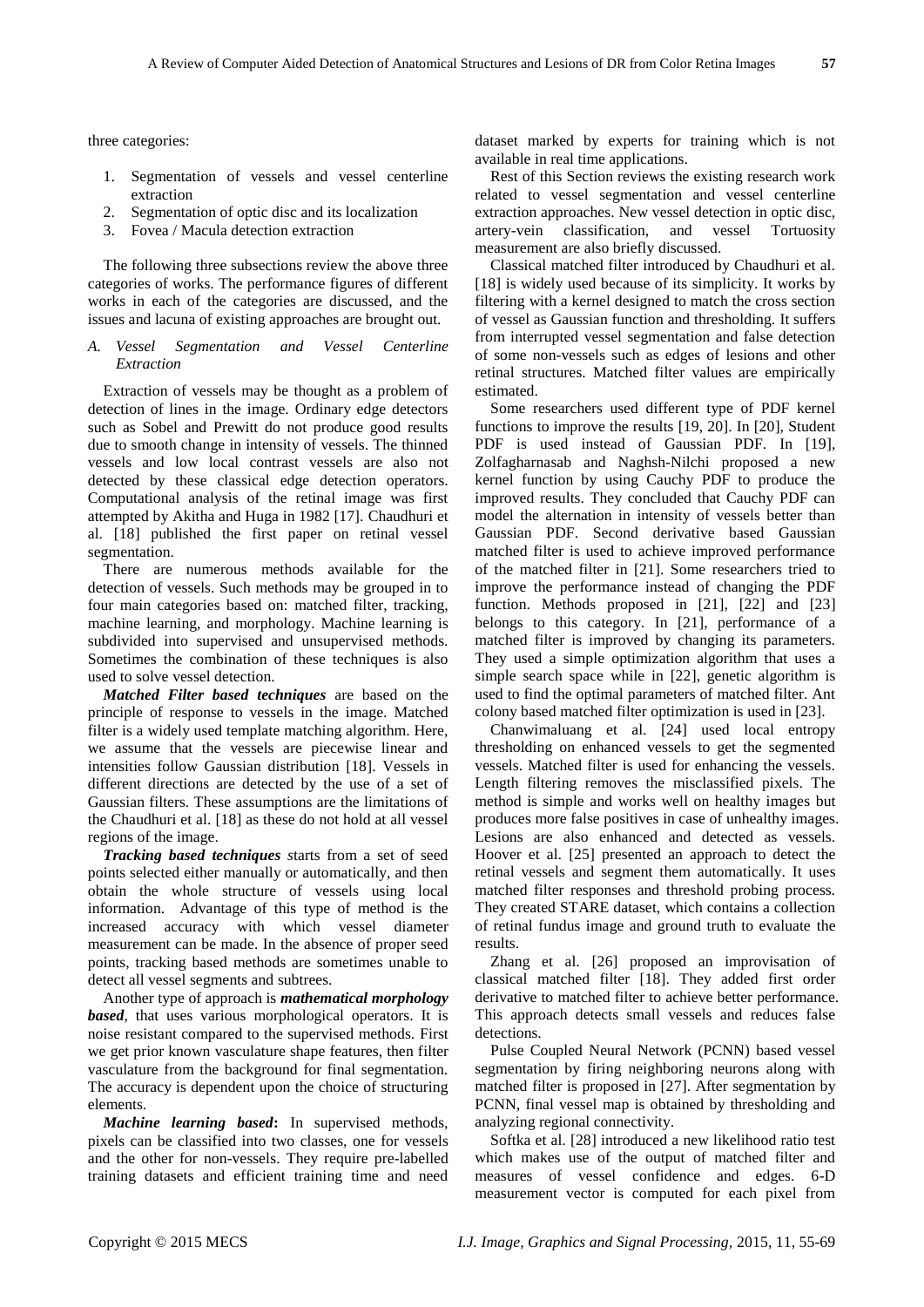these measures. Vessel confidence of each pixel is computed by mapping the 6-Dimensional vector to a likelihood ratio. This, combined with tracking, can be used as an effective vessel center-line extraction algorithm. Since the vessel width is widely varying across the image, matched filter with single scale is not efficient. Thus, a multi scale filter is developed by Li et al. [29] is used to improve the performance, however, the selection of various parameters is important.

Given in [30] is a technique for extracting center-lines employing multi-scale matched filter with Sparse Representation Classifier (SRC). Main steps used in their work are: multiscale matched filter based detection of vessel center-line, and the use of double thresholding. Pixels are categorized as vessel and non-vessel centerlines making use of SRC. This uses two dictionary; one for small scale to medium scale vessel center-lines and non-vessel center-lines, and the other for large scale vessel center-lines and non-vessel center-lines. Authors claim that the method efficiently separates the vessel center-lines from non-vessel center-lines and detects small vessels center-lines. But, the artificially generated fixed dictionaries for vessel extraction using Gaussian function reduce the discriminative performance of SRC.

Mendonca et al. [31] proposed morphology based method attempting to detect vascular network of retina automatically. The authors made use of morphological operations for filling vessel segments after extracting center-lines using differential filters. However, the approach suffers from interference due to the presence of optic disc structures, areas of pathologies, under segmentation and missing of vessels.

The work of Amin et al. [32] is a method based on phase congruency and thresholding. Phase congruency is invariant to image brightness or contrast and is obtained using Log-Gabor wavelets. This requires less processing time. Vlachos et al. [33] proposed a tracking based approach. Another approach for vessel segmentation is that by Sinthanayothin et al. [34]. They employed multilayer NN and Principal Component Analysis (PCA) for segmenting vessels.

The vessel detection technique based on ridges presented by Staal et al. [35] is a supervised approach. The approach makes use of extraction of ridges that are aligned with the centerlines. The approach computes 27 features for every pixels, and classification was performed by k-NN classifier. The authors claim that the method works better than two rule based method, given in [25] and Jiang et al. [36]. The limitation of this method is due to the missing of the central part of the vessel and lower accuracy in case of pathological images. The method proposed in [37] for segmentation of retinal vasculature is a supervised one. Response at different scales of oriented Gabor filters along with edge strength and morphological operators are used to compute a 7- Dimensional feature. A GMM (Gaussian Mixture Model) based classifier is used for discrimination between vessel and non-vessel pixels. Use of bit planes and centerlines to segment vessels in retina is presented in [38].

Neural network based supervised pixel classification to

segment retina vessels is proposed by Marin et al. in [39]. They used 7 features such as gray level including moment invariant features. The results of classification in the form of real numbers in the range of 0 to 1 are thresholded to obtain correct classification. Conditional random field based supervised method is used to segment retina vessels is proposed in [40]. Classification is performed using Support Vector Machine (SVM). [41] deals with an unsupervised weighted fuzzy c-means algorithm. The approach produced improved results because it considers spatial information, and the weight used is derived from K-NN algorithm. It is simple, less prone to noise and produces accurate segmentation results but fails in case of abnormal images.

Most methods perform better on healthy images and performance degrades in the presence of lesions. In [42] and [43], only bright lesions are considered. Laplacian operator is used to detect vessel-like objects. Vessel center-lines are found by normalized gradient vector fields. Pixel divergence is positive for vessel and negative for a non-vessel. Vessel center-lines are selected and noisy detected blood vessel-like objects are pruned by checking whether this pixel is far away from the centerlines. Selection of threshold value for artifact removal is necessary.

The scales and sizes of basic line detectors are modified to obtain the mutliscale line detectors for detecting the vessels of retina images in [44] so as to avoid the drawback of each individual basic line detectors. Another unsupervised method to handle bright lesions in vessel segmentation is proposed in [43], which uses Kmeans clustering algorithm to detect bright lesion regions. Then reduce the impact of bright lesion regions by subtracting the intensity by an amount determined by the intensity of perspective image. Line operator in three scale is used to detect blood vessels. It is a simple method and some dark lesions are also removed due to the irregularity shape of lesions. But thinned non-vessels sometimes cannot be removed efficiently.

A method to handle dark and bright lesions together based on multi-concavity is proposed in [45]. This makes use of different measures of concavity such as differentiable, line shape, and locally. First measure handles bright lesions, second handles dark lesions and third measure deals with unevenly distributed noise. These features together with lifting technique will produce desired results. A segmentation technique making use of high level features for removing nonvessels is proposed in [46]. Segmentation is performed, first by using low level features, and then by using high level features. Output of matched filter with FDOG is used for first level of segmentation. High level features such as linearity, irregularity, concavity and worm shape are used. Vessels and non-vessels are separated using SVM.

Use of multiscale Gabor filters for vessel classification is proposed by Osareh and Shadgar [47]. Candidate vessel identification is done by gabor filters and feature classification is achieved by GMM and SVM classifiers. [48] used Complex Continuous Wavelet Transform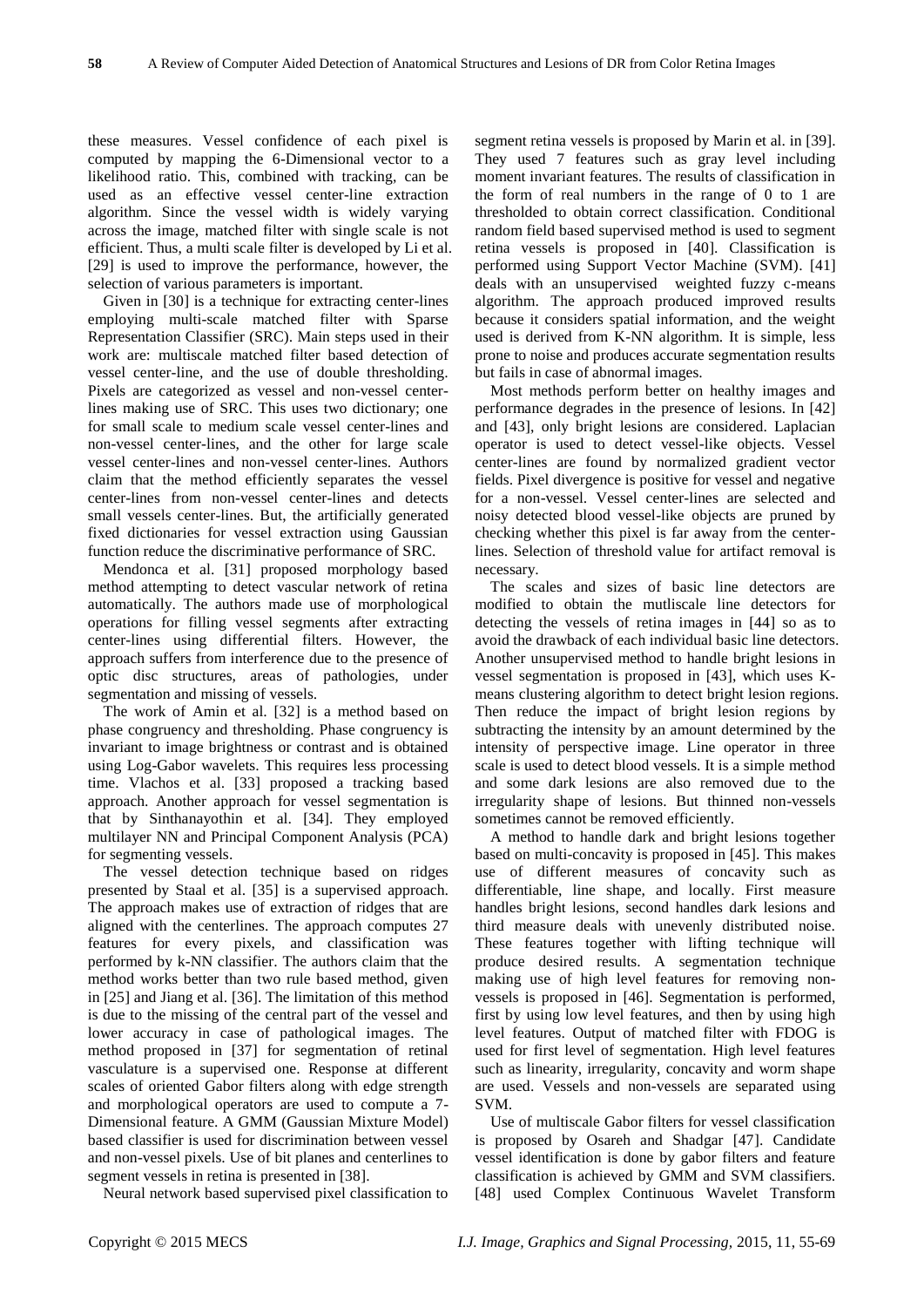(CCWT) for vessel enhancement and segmentation. The line structures along various directions are obtained by the optimization of CCWT parameters. Adaptive histogram based thresholding and length filtering is used to produce final classification results.

Morphological component analysis based on sparse representation is used to segment vessels in the proposal given in [49]. Wihandika and Suciati [50] described a method to remove false positive occurrence due to edge of optic disc in retina vessel segmentation.

Various vascular anomalies such as venous and arterial loops in FA images are described in [51]. Usually, vessel branching is dichotomous. Thus, triple branching of vessels at branches of arteries and veins are unusual. Though the crossings of arteriovenous are normal in fundus images, the vessels of same type are not normally involved in such crossings.

| <b>Researchers</b>                              | Year | <b>Techniques</b><br>used | <b>Database</b><br>used                       | <b>Performance reported</b> |                          |                          |                          |                          |                          |                          |                          |
|-------------------------------------------------|------|---------------------------|-----------------------------------------------|-----------------------------|--------------------------|--------------------------|--------------------------|--------------------------|--------------------------|--------------------------|--------------------------|
|                                                 |      |                           |                                               | Sen.                        | Sp.                      | Acc.                     | <b>AROC</b>              | <b>MTPR</b>              | <b>MFPR</b>              | <b>MTNR</b>              | <b>MAA</b>               |
| Chaudhuri<br>et<br>al.[18]                      | 1989 | Matched<br>Filter         | <b>DRIVE</b>                                  |                             | $\overline{\phantom{a}}$ | 0.8773                   | 0.7878                   |                          |                          |                          |                          |
| Zolfagharnasab<br>Naghsh-<br>and<br>Nilchi [19] | 2014 | Matched<br>Filter         | <b>DRIVE</b>                                  |                             |                          |                          |                          | 62.39                    | 2.863                    | 97.14                    |                          |
| Al-Rawi<br>et<br>al.[21]                        | 2007 | Matched<br>Filter         | <b>DRIVE</b>                                  |                             | $\overline{a}$           | 0.9535                   | 0.9435                   | $\overline{\phantom{a}}$ | $\overline{a}$           | ÷,                       |                          |
| Al-Rawi<br>et<br>al.[22]                        | 2007 | Matched<br>Filter         | <b>DRIVE</b>                                  | $\overline{a}$              | $\frac{1}{2}$            |                          | 0.9422                   | $\overline{\phantom{a}}$ |                          | $\overline{\phantom{a}}$ | 0.9422                   |
| Cinsdikici<br>and<br>Aydin [23]                 | 2009 | Matched<br>Filter         | <b>DRIVE</b>                                  |                             |                          | 0.9293                   | 0.9407                   | L,                       |                          |                          |                          |
| Hoover<br>et<br>al.[25]                         | 2000 | Matched<br>Filter         | <b>STARE</b>                                  | 0.6751                      | 0.9567                   | 0.9267                   |                          | $\overline{a}$           |                          |                          |                          |
| Zhang<br>et<br>al.[26]                          | 2010 | Matched<br>Filter         | <b>DRIVE</b><br><b>STARE</b>                  | 0.7120<br>0.7177            | 0.9724<br>0.9753         | 0.9382<br>0.9484         | $\overline{\phantom{a}}$ | $\overline{\phantom{a}}$ |                          |                          |                          |
| Yao and Chen<br>$[27]$                          | 2009 | Matched filter            | <b>STARE</b>                                  | 0.8035                      | 0.972                    | $\overline{\phantom{a}}$ |                          |                          |                          |                          |                          |
| Mendonca and<br>Campilho [31]                   | 2006 | Morphology                | <b>DRIVE</b><br><b>STARE</b>                  | 0.7344<br>0.6996            | 0.9764<br>0.9730         | 0.9452<br>0.9440         | $\overline{a}$           | ÷.                       | $\overline{a}$           | ÷                        | ÷,                       |
| Amin et al.[32]                                 | 2010 | Matched filter            | <b>DRIVE</b><br><b>STARE</b>                  |                             |                          | 0.92<br>0.91             | 0.94<br>0.91             |                          | L,                       | L,                       |                          |
| Vlachos et al.<br>[33]                          | 2010 | Tracking                  | <b>DRIVE</b>                                  | 0.747                       | 0.747                    | 0.955                    | $\overline{\phantom{a}}$ | ÷,                       | L,                       | ÷,                       |                          |
| Sinthanayothin<br>et al. [34]                   | 1999 | Supervised                | Local<br>Dataset                              | 0.833                       | 0.91                     |                          |                          | $\overline{\phantom{a}}$ |                          |                          |                          |
| Staal et al.[35]                                | 2004 | Supervised                | <b>DRIVE</b><br><b>STARE</b>                  |                             |                          | 0.9442<br>0.9516         | 0.952<br>0.9614          |                          |                          |                          |                          |
| Fraz et al. [37]                                | 2011 | Supervised                | <b>DRIVE</b><br><b>STARE</b>                  | 0.7575<br>0.7604            | 0.9722<br>0.9812         | 0.9476<br>0.9812         | 0.9616<br>0.9734         | ÷                        | L,                       | ÷                        | $\overline{a}$           |
| Fraz et al. [38]                                | 2011 | Morphology                | <b>DRIVE</b><br><b>STARE</b>                  | 0.7152<br>0.7311            | 0.9769<br>0.9680         | 0.9430<br>0.9442         | Ĭ.                       |                          |                          |                          |                          |
| Marin et al.[39]                                | 2011 | Supervised                | <b>DRIVE</b><br><b>STARE</b>                  | 0.7067<br>0.6944            | 0.9801<br>0.9819         | 0.9452<br>0.9526         | 0.9588<br>0.9766         |                          |                          |                          |                          |
| Orlando<br>and<br>Blaschko [40]                 | 2014 | Supervised                | <b>DRIVE</b>                                  | 0.785                       | 0.967                    |                          |                          | L,                       | L,                       | L,                       |                          |
| Kande<br>et<br>al.[41]                          | 2009 | Unsupervised              | <b>DRIVE</b><br><b>STARE</b>                  |                             |                          | 0.8911<br>0.8976         | 0.9518<br>0.9298         | L,                       | $\overline{a}$           | L,                       |                          |
| Lam and Hong<br>[42]                            | 2008 | Unsupervised              | <b>STARE</b>                                  | L,                          | $\overline{\phantom{a}}$ | L,                       | 0.9392                   | L,                       | L.                       | ÷                        | ä,                       |
| Saffarzadeh et<br>al.[43]                       | 2013 | Unsupervised              | <b>DRIVE</b><br><b>STARE</b>                  |                             |                          | 0.9387<br>0.9483         | 0.9303<br>0.9431         | L,                       |                          | ÷,                       |                          |
| Nguyen<br>et<br>al.[44]                         | 2013 | Morphology                | <b>DRIVE</b><br><b>STARE</b>                  |                             |                          | 0.9407<br>0.9324         |                          |                          |                          |                          |                          |
| Lam et al.[45]                                  | 2010 | Unsupervised              | <b>DRIVE</b><br>STARE                         |                             |                          | 0.9472<br>0.9567         | 0.9614<br>0.9739         |                          |                          |                          |                          |
| Osareh<br>and<br>Shadgar [47]                   | 2009 | Supervised                | <b>DRIVE</b>                                  |                             |                          | ÷,                       | 0.9650                   | $\Box$                   | $\blacksquare$           | $\overline{\phantom{a}}$ | $\overline{\phantom{a}}$ |
| Fathi and nilchi<br>$[48]$                      | 2013 | Unsupervised              | <b>DRIVE</b><br>$\ensuremath{\mathsf{STARE}}$ | 0.7768<br>0.8061            | 0.9759<br>0.9717         | 0.90.95<br>91581         | 0.9516<br>0.9680         | $\blacksquare$           | $\blacksquare$           | $\blacksquare$           | $\overline{\phantom{a}}$ |
| Imani<br>${\it et}$<br>al.<br>$[49]$            | 2015 | unsupervised              | <b>DRIVE</b><br><b>STARE</b>                  | ÷,                          | $\overline{a}$           | 0.9523<br>0.9590         |                          | ÷,                       | $\overline{\phantom{a}}$ | $\overline{a}$           | $\overline{\phantom{a}}$ |
| Franklin<br>et<br>al.[ [50]                     | 2014 | Supervised                | <b>DRIVE</b>                                  | L,                          | $\overline{\phantom{a}}$ | 0.9503                   | $\overline{\phantom{a}}$ | $\overline{\phantom{a}}$ | $\overline{\phantom{a}}$ | $\overline{\phantom{a}}$ |                          |
| Wihandika and<br>Suciati <sup>[51]</sup>        | 2013 | Unsupervised              | <b>DRIVE</b>                                  | L,                          | $\overline{\phantom{a}}$ | 0.942                    | $\overline{\phantom{a}}$ | $\overline{\phantom{a}}$ | $\overline{a}$           | ÷,                       | $\overline{\phantom{a}}$ |

Table 1. Performance comparison of various vessel segmentation algorithms reviewed.

MTPR – Mean of true positive ratio; MFPR – Mean of false positive ratio; MTNR – Mean of true negative ratio, MAA=maximum average accuracy, AROC=area under ROC, Sen. - sensitivity, Sp.-specificity, Acc.-accuracy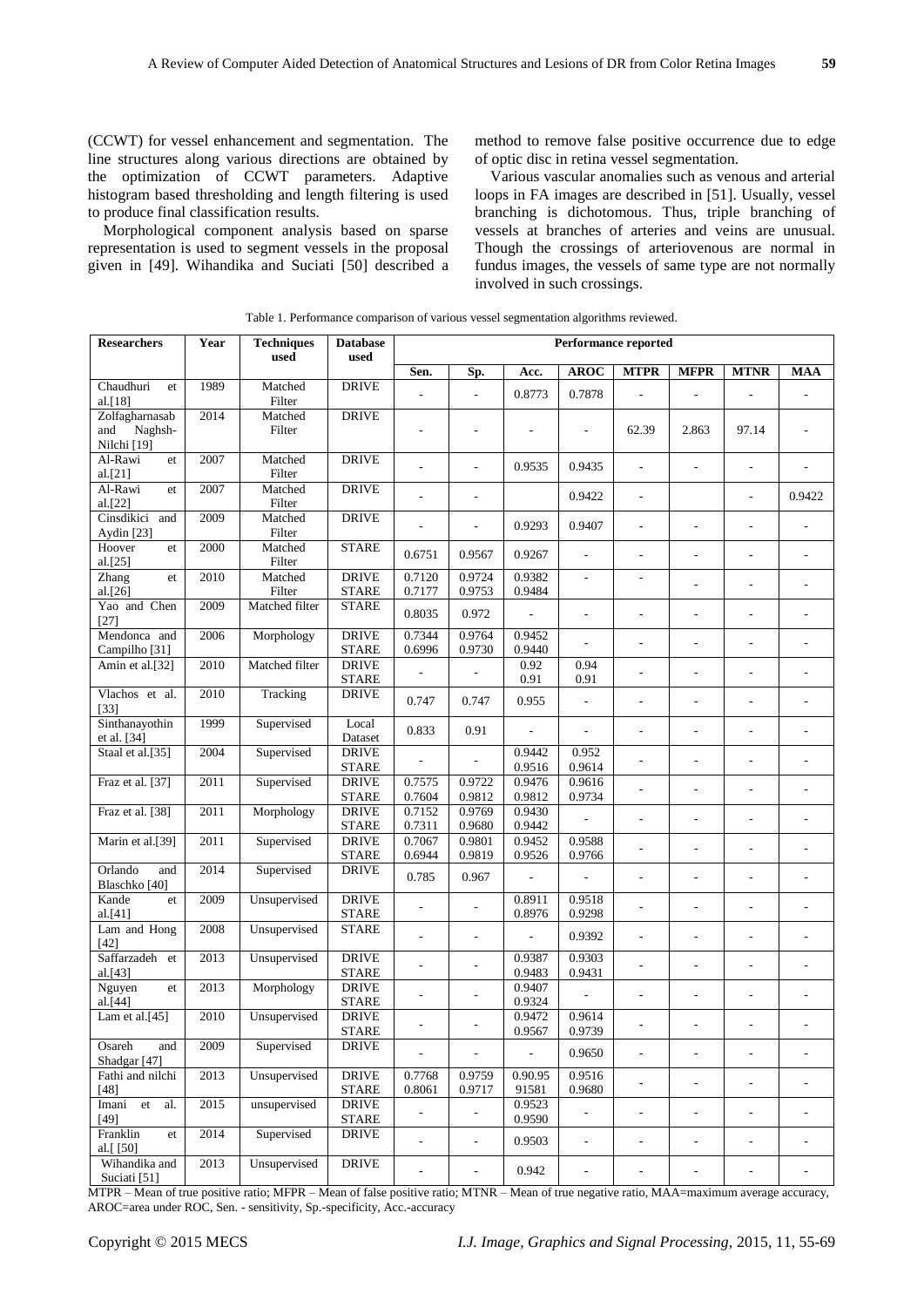### *New Vessels in Optic Disc*

Extraction of vessels may be thought as a problem of detection of lines in the image. Ordinary edge detectors such as Sobel and Prewitt do not produce good results due to smooth change in intensity of vessels. The thinned vessels and low local contrast vessels are also not detected by these classical edge detection operators. Computational analysis of the retinal image was first attempted by Akitha and Huga in 1982 [17]. Chaudhuri et al. [18] published the first paper on retinal vessel segmentation.

There are numerous methods available for the detection of vessels. Such methods may be grouped in to four main categories based on: matched filter, tracking, machine learning, and morphology. Machine learning is subdivided into supervised and unsupervised methods. Sometimes the combination of these techniques is also used to solve vessel detection.

*Matched Filter based techniques* are based on the principle of response to vessels in the image. Matched filter is a widely used template matching algorithm. Here, we assume that the vessels are piecewise linear and intensities follow Gaussian distribution [18]. Vessels in different directions are detected by the use of a set of Gaussian filters. These assumptions are the limitations of the Chaudhuri et al. [18] as these do not hold at all vessel regions of the image.

*Tracking based techniques s*tarts from a set of seed points selected either manually or automatically, and then obtain the whole structure of vessels using local information. Advantage of this type of method is the increased accuracy with which vessel diameter measurement can be made. In the absence of proper seed points, tracking based methods are sometimes unable to detect all vessel segments and subtrees.

Another type of approach is *mathematical morphology based*, that uses various morphological operators. It is noise resistant compared to the supervised methods. First we get prior known vasculature shape features, then filter vasculature from the background for final segmentation. The accuracy is dependent upon the choice of structuring elements.

*Machine learning based***:** In supervised methods, pixels can be classified into two classes, one for vessels and the other for non-vessels. They require pre-labelled training datasets and efficient training time and need dataset marked by experts for training which is not available in real time applications.

Rest of this Section reviews the existing research work related to vessel segmentation and vessel centerline extraction approaches. New vessel detection in optic disc, artery-vein classification, and vessel Tortuosity measurement are also briefly discussed.

Classical matched filter introduced by Chaudhuri et al. [18] is widely used because of its simplicity. It works by filtering with a kernel designed to match the cross section of vessel as Gaussian function and thresholding. It suffers from interrupted vessel segmentation and false detection of some non-vessels such as edges of lesions and other retinal structures. Matched filter values are empirically estimated.

Some researchers used different type of PDF kernel functions to improve the results [19, 20]. In [20], Student PDF is used instead of Gaussian PDF. In [19], Zolfagharnasab and Naghsh-Nilchi proposed a new kernel function by using Cauchy PDF to produce the improved results. They concluded that Cauchy PDF can model the alternation in intensity of vessels better than Gaussian PDF. Second derivative based Gaussian matched filter is used to achieve improved performance of the matched filter in [21]. Some researchers tried to improve the performance instead of changing the PDF function. Methods proposed in [21], [22] and [23] belongs to this category. In [21], performance of a matched filter is improved by changing its parameters. They used a simple optimization algorithm that uses a simple search space while in [22], genetic algorithm is used to find the optimal parameters of matched filter. Ant colony based matched filter optimization is used in [23].

Chanwimaluang et al. [24] used local entropy thresholding on enhanced vessels to get the segmented vessels. Matched filter is used for enhancing the vessels. Length filtering removes the misclassified pixels. The method is simple and works well on healthy images but produces more false positives in case of unhealthy images. Lesions are also enhanced and detected as vessels. Hoover et al. [25] presented an approach to detect the retinal vessels and segment them automatically. It uses matched filter responses and threshold probing process. They created STARE dataset, which contains a collection of retinal fundus image and ground truth to evaluate the results.

Zhang et al. [26] proposed an improvisation of classical matched filter [18]. They added first order derivative to matched filter to achieve better performance. This approach detects small vessels and reduces false detections.

Pulse Coupled Neural Network (PCNN) based vessel segmentation by firing neighboring neurons along with matched filter is proposed in [27]. After segmentation by PCNN, final vessel map is obtained by thresholding and analyzing regional connectivity.

Softka et al. [28] introduced a new likelihood ratio test which makes use of the output of matched filter and measures of vessel confidence and edges. 6-D measurement vector is computed for each pixel from these measures. Vessel confidence of each pixel is computed by mapping the 6-Dimensional vector to a likelihood ratio. This, combined with tracking, can be used as an effective vessel center-line extraction algorithm. Since the vessel width is widely varying across the image, matched filter with single scale is not efficient. Thus, a multi scale filter is developed by Li et al. [29] is used to improve the performance, however, the selection of various parameters is important.

Given in [30] is a technique for extracting center-lines employing multi-scale matched filter with Sparse Representation Classifier (SRC). Main steps used in their work are: multiscale matched filter based detection of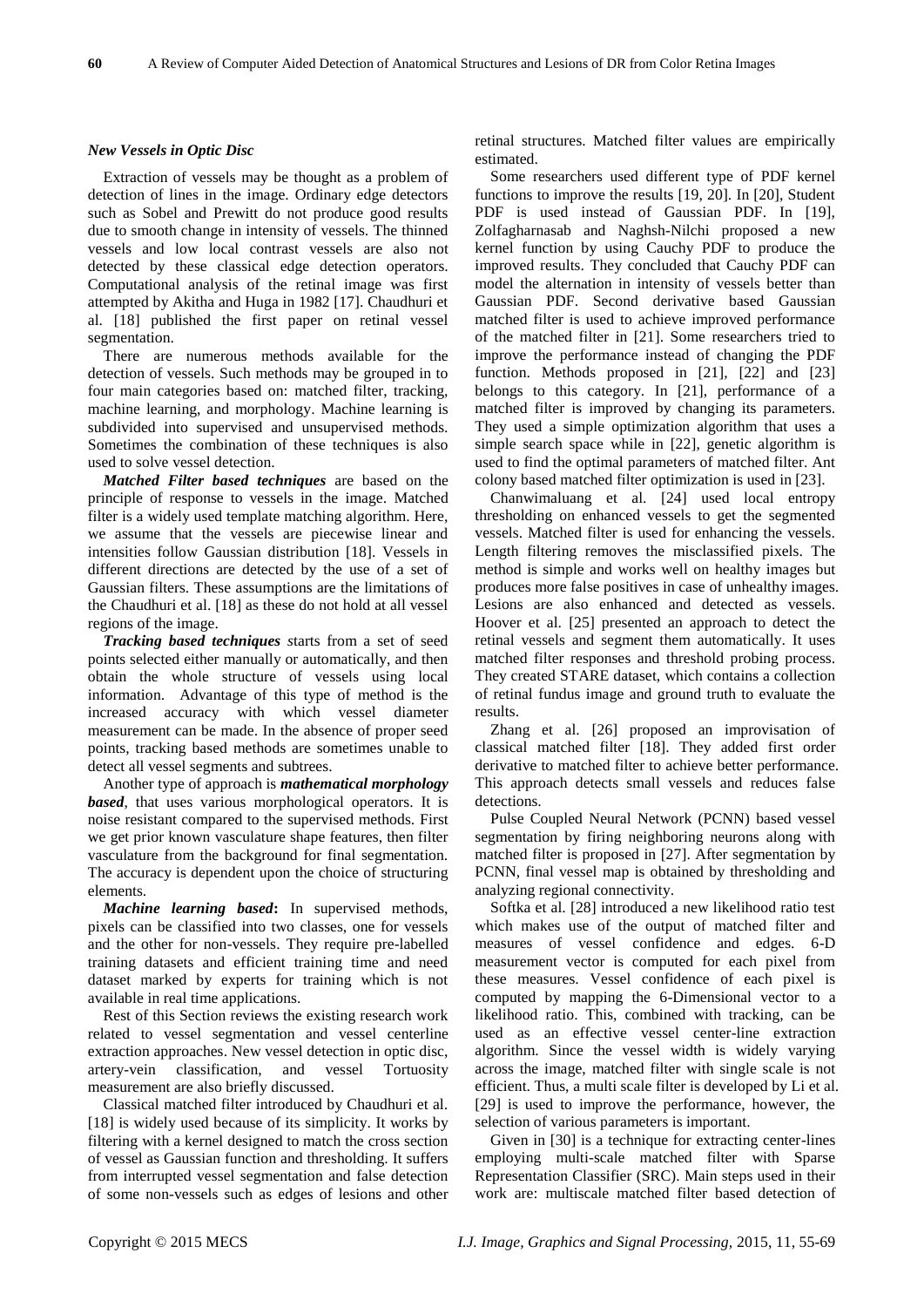vessel center-line, and the use of double thresholding. Pixels are categorized as vessel and non-vessel centerlines making use of SRC. This uses two dictionary; one for small scale to medium scale vessel center-lines and non-vessel center-lines, and the other for large scale vessel center-lines and non-vessel center-lines. Authors claim that the method efficiently separates the vessel center-lines from non-vessel center-lines and detects small vessels center-lines. But, the artificially generated fixed dictionaries for vessel extraction using Gaussian function reduce the discriminative performance of SRC.

Mendonca et al. [31] proposed morphology based method attempting to detect vascular network of retina automatically. The authors made use of morphological operations for filling vessel segments after extracting center-lines using differential filters. However, the approach suffers from interference due to the presence of optic disc structures, areas of pathologies, under segmentation and missing of vessels.

The work of Amin et al. [32] is a method based on phase congruency and thresholding. Phase congruency is invariant to image brightness or contrast and is obtained using Log-Gabor wavelets. This requires less processing time. Vlachos et al. [33] proposed a tracking based approach. Another approach for vessel segmentation is that by Sinthanayothin et al. [34]. They employed multilayer NN and Principal Component Analysis (PCA) for segmenting vessels.

The vessel detection technique based on ridges presented by Staal et al. [35] is a supervised approach. The approach makes use of extraction of ridges that are aligned with the centerlines. The approach computes 27 features for every pixels, and classification was performed by k-NN classifier. The authors claim that the method works better than two rule based method, given in [25] and Jiang et al. [36]. The limitation of this method is due to the missing of the central part of the vessel and lower accuracy in case of pathological images. The method proposed in [37] for segmentation of retinal vasculature is a supervised one. Response at different scales of oriented Gabor filters along with edge strength and morphological operators are used to compute a 7- Dimensional feature. A GMM (Gaussian Mixture Model) based classifier is used for discrimination between vessel and non-vessel pixels. Use of bit planes and centerlines to segment vessels in retina is presented in [38].

Neural network based supervised pixel classification to segment retina vessels is proposed by Marin et al. in [39]. They used 7 features such as gray level including moment invariant features. The results of classification in the form of real numbers in the range of 0 to 1 are thresholded to obtain correct classification. Conditional random field based supervised method is used to segment retina vessels is proposed in [40]. Classification is performed using Support Vector Machine (SVM). [41] deals with an unsupervised weighted fuzzy c-means algorithm. The approach produced improved results because it considers spatial information, and the weight used is derived from K-NN algorithm. It is simple, less prone to noise and produces accurate segmentation results but fails in case of abnormal images.

Most methods perform better on healthy images and performance degrades in the presence of lesions. In [42] and [43], only bright lesions are considered. Laplacian operator is used to detect vessel-like objects. Vessel center-lines are found by normalized gradient vector fields. Pixel divergence is positive for vessel and negative for a non-vessel. Vessel center-lines are selected and noisy detected blood vessel-like objects are pruned by checking whether this pixel is far away from the centerlines. Selection of threshold value for artifact removal is necessary.

The scales and sizes of basic line detectors are modified to obtain the mutliscale line detectors for detecting the vessels of retina images in [44] so as to avoid the drawback of each individual basic line detectors. Another unsupervised method to handle bright lesions in vessel segmentation is proposed in [43], which uses Kmeans clustering algorithm to detect bright lesion regions. Then reduce the impact of bright lesion regions by subtracting the intensity by an amount determined by the intensity of perspective image. Line operator in three scale is used to detect blood vessels. It is a simple method and some dark lesions are also removed due to the irregularity shape of lesions. But thinned non-vessels sometimes cannot be removed efficiently.

A method to handle dark and bright lesions together based on multi-concavity is proposed in [45]. This makes use of different measures of concavity such as differentiable, line shape, and locally. First measure handles bright lesions, second handles dark lesions and third measure deals with unevenly distributed noise. These features together with lifting technique will produce desired results. A segmentation technique making use of high level features for removing nonvessels is proposed in [46]. Segmentation is performed, first by using low level features, and then by using high level features. Output of matched filter with FDOG is used for first level of segmentation. High level features such as linearity, irregularity, concavity and worm shape are used. Vessels and non-vessels are separated using SVM.

Use of multiscale Gabor filters for vessel classification is proposed by Osareh and Shadgar [47]. Candidate vessel identification is done by gabor filters and feature classification is achieved by GMM and SVM classifiers. [48] used Complex Continuous Wavelet Transform (CCWT) for vessel enhancement and segmentation. The line structures along various directions are obtained by the optimization of CCWT parameters. Adaptive histogram based thresholding and length filtering is used to produce final classification results.

Morphological component analysis based on sparse representation is used to segment vessels in the proposal given in [49]. Wihandika and Suciati [50] described a method to remove false positive occurrence due to edge of optic disc in retina vessel segmentation.

Various vascular anomalies such as venous and arterial loops in FA images are described in [51]. Usually, vessel branching is dichotomous. Thus, triple branching of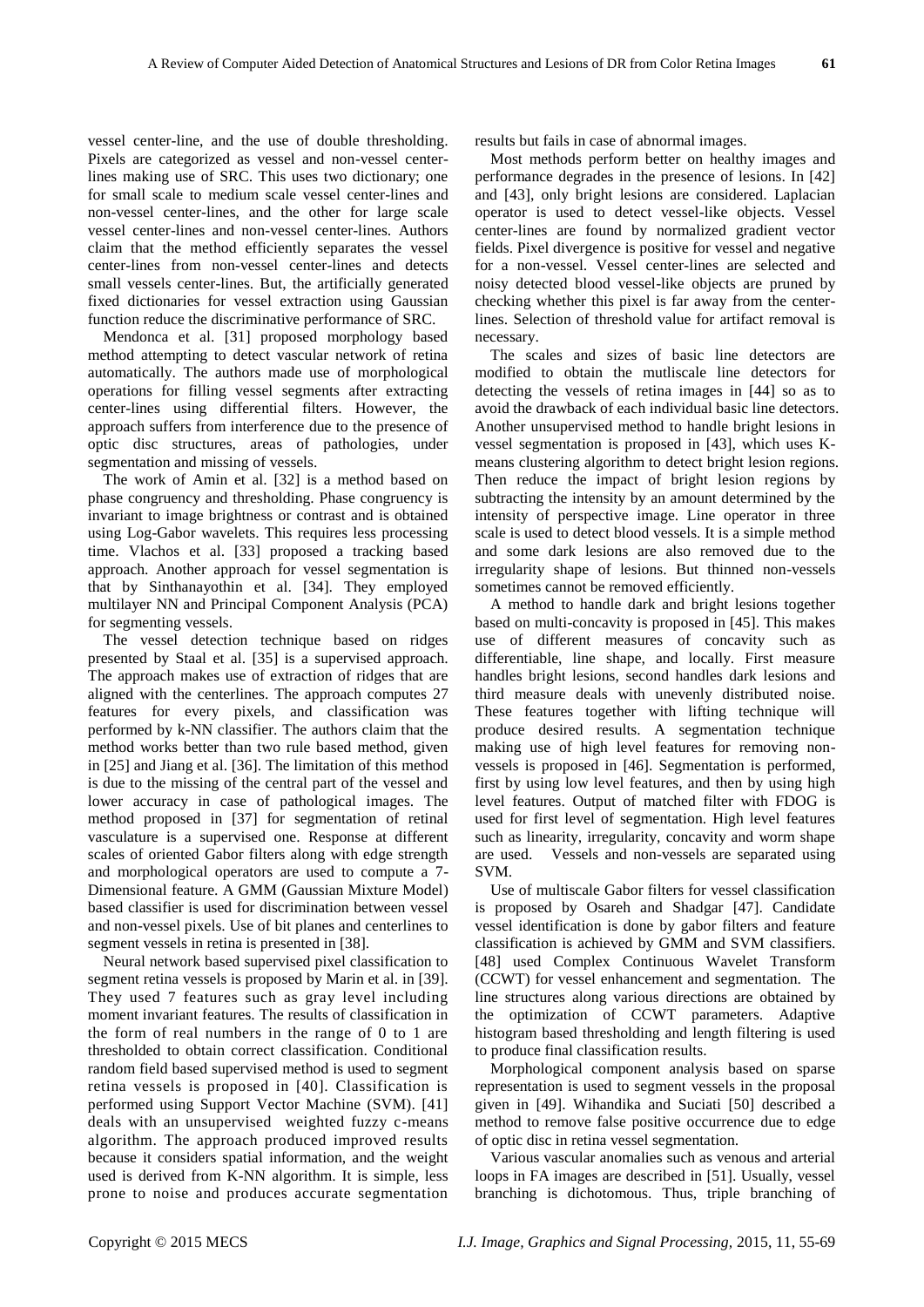vessels at branches of arteries and veins are unusual. Though the crossings of arteriovenous are normal in fundus images, the vessels of same type are not normally involved in such crossings.

DR leads to the growth of new vessels. Usually abnormal vessels in disc are smaller and more tortuous. An approach for new vessel detection in optic disc is proposed in [53]. In this, watershed transform is used to detect segments similar to vessels. 15 features such as shape, line density and contrast are computed for each of the segments. Then, each segment is classified based on these features using SVM classifier as normal or abnormal. Area under the R

## *New Vessels in Optic Disc*

DR leads to the growth of new vessels. Usually abnormal vessels in disc are smaller and more tortuous. An approach for new vessel detection in optic disc is proposed in [53]. In this, watershed transform is used to detect segments similar to vessels. 15 features such as shape, line density and contrast are computed for each of the segments. Then, each segment is classified based on these features using SVM classifier as normal or abnormal. Area under the ROC is obtained as 0.911.

### *Artery Vein (A/V) Classification*

Artery and veins are similar in appearance, but arteries are brighter and in red color as these carry oxygen rich blood. Veins are darker because they carry blood with low oxygen content. In general, artery calibers are smaller than veins and have thicker walls than neighbouring veins. Central reflex is wider in arteries. One characteristic of the retinal vessel tree is that, at least in the region near the optic disc (OD), veins rarely cross veins, and arteries rarely cross arteries, but both types can bifurcate to narrower vessels, and veins and arteries can cross each other [54]. At crossover points, one vessel is artery and other vessel is vein, and at every bifurcation point, all the vessels are of same type [55].

The first known research work to separate the arteries and veins is by Grisan *et al.* [56]. It is an automatic method based on tracking that classifies the vessels belonging to a concentric zone surrounding the optic disc. This algorithm does not consider the vessels in the zone together.

Behdad Dashtbozorg et al. [54] proposed a method to classify arteries and veins based on analysis of graph. It has mainly three phases, namely, graph generation, graph analysis and vessel classification. In graph representation of retina vasculature, each node represents one type of intersection point and links represent vessel segments. Accuracy values of 87.4% and 89.8% are obtained when tested with DRIVE, and VICAVR databases, respectively. Vessels in optic disc are also considered for classification. But, if a vessel segmented is misclassified, then its successors are also misclassified.

Automated and structured supervised method for A/V classification is proposed in [55]. After enhancement, vessel center-lines are segmented, and bifurcation and crossover points are removed. Then, features are

extracted from center-lines of each of the vessel segments and are classified by using LDA. Here, they classify the vessel segments instead of classifying each vessel pixel. Post processing making use of knowledge of structures is employed for connecting the vessel segments at points of cross over and bifurcation.

## *Tortuosity Measurement*

Due to increased blood pressure or due to weak walls of vessels, abnormal vessels appears as tortuous. Widely used method to measure the tortuosity is curve length over chord length [57, 58]. This method fails, when there exists two vessels with same chord length and curve length, but number of curves is different. Other measures such as chain code with number of inflection points [59], tortuosity index [60], measurement based on mean curvature [61] and measurement depends on thickness [62] are introduced to get the accurate measure of tortuosity.

The following discussion brings forth the various issues involved in existing vessel segmentation.

#### *Discussions*

Existing algorithms, in general, show poor segmentation performances at the bifurcation, cross over regions, and at the central part of the vessels. Most algorithms fail to extract small, thin vessels having low contrast. Also, the detection of vessels is difficult at regions where close vessels are merged, small vessels are missed, and at optic disc and at regions of pathology. Some algorithms did not consider central reflex pixels as part of a vessel, thus misinterpret them as two vessels. In some cases, two close vessels are considered as one wide vessel if they are merged together. Thus, we need to have high accuracy fast algorithms for unified analysis of fundus images of various datasets. Such systems, when developed will be useful for untrained community health workers who utilize this technology.

Vessel segmentation algorithm gives low accuracy when pathologies are present and fails to detect morphological changes. The growth of new abnormal vessels, abnormality in vessels splitting, loops in vessels and crossings also plays an important role in abnormalities in eye.

During acquisition process, due to the curved shape of the retina, the illumination of retina region will be difficult, and hence the fundus regions are not uniformly illuminated. This leads to variations in the color of retina images. This makes the A/V classification difficult. Improved results can be obtained by adding the features such as shape, texture, and color.

Most of the tortuosity measurement algorithms require manual intervention to avoid the errors, and they were tested only with small dataset.

#### *B. Segmentation and Localization of Optic Disc*

Different approaches for finding location of optic disc can be categorized as techniques based on: brightest region [63], template matching [64] and vasculature convergence point [65 - 67]. Some of the important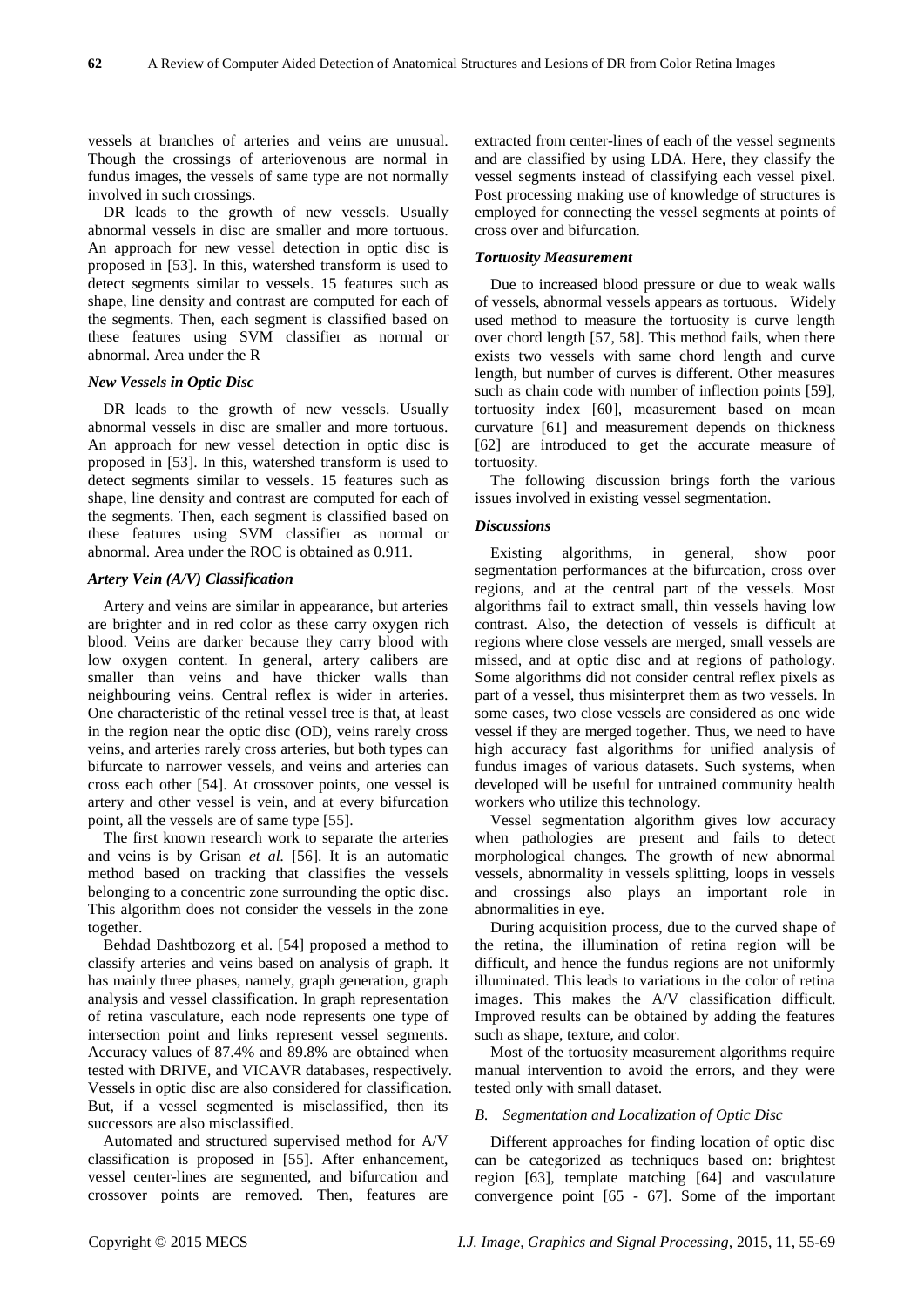research in these categories are those by Aquino et al. [63], Youssif et al. [64], Hoover et al. [65], Mahfouz and Fasmy [66], and Yu et al. [67]. The performance figures obtained and the techniques employed by these researchers in optic disc segmentation and localization are tabulated in Table 2. Lacunae/ issues of existing optic disc detection approaches are presented in the following discussion.

#### *Discussions*

The approaches based on machine learning and blood vessels tracing need long processing time. Moreover, the simple application of the blood vessels tracing does not enable to detect the optic disc radius or the boundary. Also, machine learning requires huge number of training samples. Lack of common data set is the main problem faced during testing. The Hough transform, typically used for detecting lines and circles in images, has problem of the optic disc not being a perfect circle but singly elliptic. Though, it can be adapted to detect ellipses, it becomes computationally too heavy. Moreover, techniques based on specific round shape and high brightness fail on pathological images.

# *C. Fovea Detection/ Macula Region Extraction Algorithms*

Some of the important work in this category are those by Chin et al. [69] using anatomical priors and vessel density, by Sai and Jayanthi [11] employing motion pattern generation, and by Sinthanayothin et al. [34] using template matching, and classifier based approach proposed by Akram et al. [70]. Performance figures reported in these works are listed in Table 3. Issues involved in these fovea detection techniques are presented in the following.

# *Discussions*

Automatic detection of fovea and macular region extraction becomes complicated when the retina is affected by diseases and also due to non-uniform illumination while imaging retina. Other methods require prior knowledge, and thus complex and time consuming.

| <b>Researchers</b>                         | Year                      | <b>Techniques used</b>                  | Number of<br>images used. | Database used                  | <b>Accuracy in Percent</b>           |  |  |
|--------------------------------------------|---------------------------|-----------------------------------------|---------------------------|--------------------------------|--------------------------------------|--|--|
| Aquino et al. [63]                         | 2010                      | Circular Hough transform                | 1200                      | <b>MESSIDOR</b>                | 86                                   |  |  |
| Youssif et al.<br>[64]                     | 2008                      | Vessel direction matched filter         | 81                        | <b>STARE/DRIVE</b>             | 98.77/100<br>within<br>-60<br>pixels |  |  |
| Hoover et al. [65]                         | 2003                      | Fuzzy convergence                       | 81                        | ---                            | 89 within 60 pixels                  |  |  |
| Mahfouz and<br>Fasmy AS [66]               | 2011                      | Horizontal and vertical edge<br>mapping | 81                        | <b>STARE</b>                   | 97 within 60 pixels                  |  |  |
| Yu et al. [67]                             | 2011                      | Gabor filter vessel detection           | 1200                      | <b>MESSIDOR</b>                | 98.3 within ONH                      |  |  |
| Neelam Sinha<br>and Venkatesh<br>Babu [68] | 2015<br>Sparse dictionary |                                         | 259                       | DRIVE, DIRECTDB1,<br>DIRECTDB0 | 97.6                                 |  |  |

Table 2. Performance comparison of various optic disc segmentation and localization methods reviewed

Table 3. Performance comparison of various fovea and macula extraction/detection algorithms reviewed.

| <b>Researchers</b>                         | Year | <b>Techniques used</b>                  | Database used               | <b>Accuracy in Percent</b>                                                                                                                                                                 |  |  |
|--------------------------------------------|------|-----------------------------------------|-----------------------------|--------------------------------------------------------------------------------------------------------------------------------------------------------------------------------------------|--|--|
| Sai Deepak and Jayanthi<br>Shivaswami [11] | 2012 | Generation of motion<br>patterns        | <b>MESSIDOR</b>             | $Accuracy = 75$                                                                                                                                                                            |  |  |
| Sinthanayothin et al.[34]                  | 1999 | Template matching                       | Local dataset               | 84.5 for images with fovea within the<br>image.<br>62.1 for images with fovea at edge of<br>the image.<br>0 for images with no fove aor less than<br>half of the foveal area is presented. |  |  |
| Chin et al.[69]                            | 2013 | Anatomical priors and<br>vessel density | <b>MESSIDOR</b>             | 80 for images without macular edema<br>59 for images affected by macular<br>edema.                                                                                                         |  |  |
| Akram et al. [70]                          | 2014 | Classifier based                        | HEI-MED/<br><b>MESSIDOR</b> | $Acc = 98.22/97.2$                                                                                                                                                                         |  |  |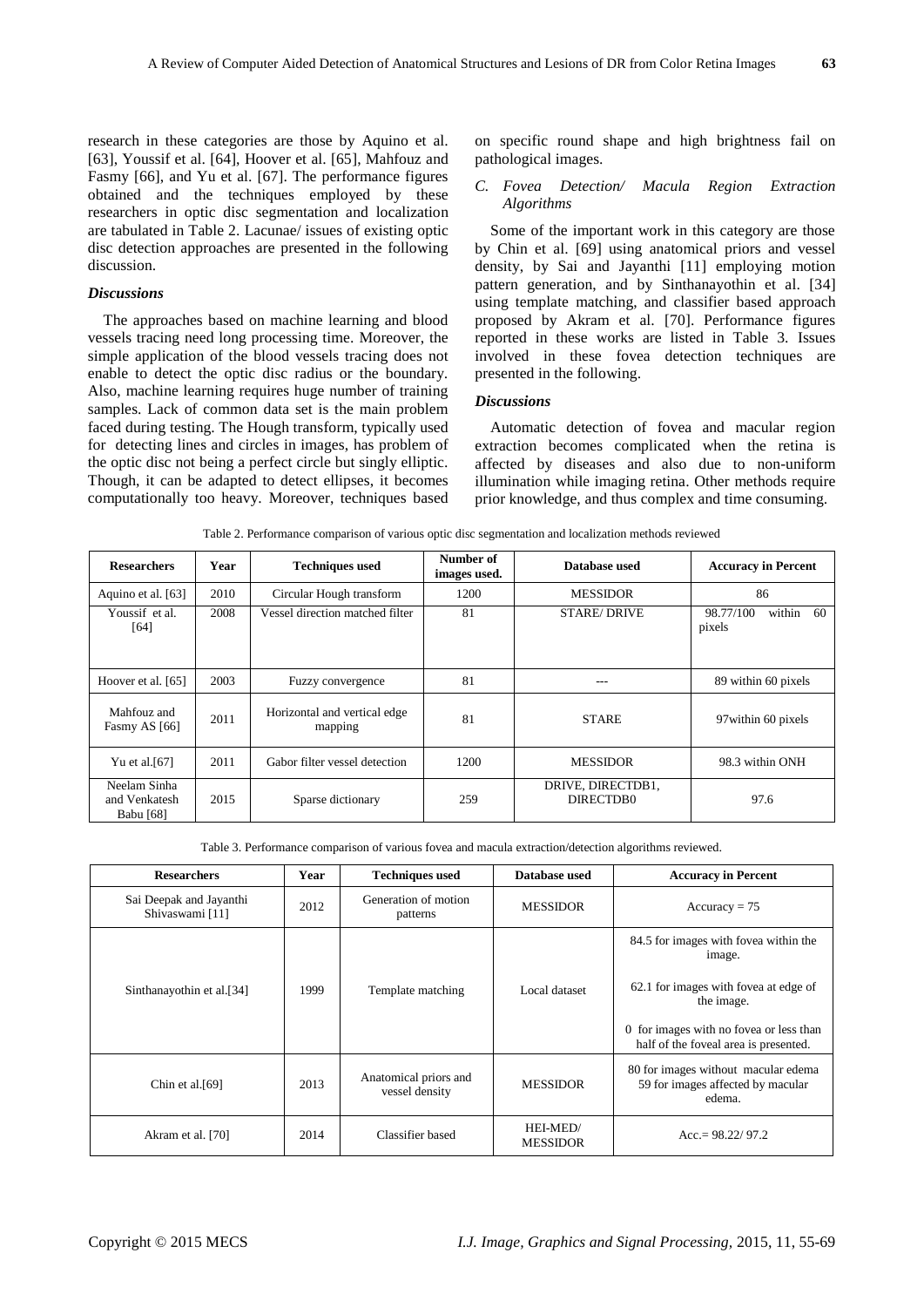| Researcher               | Year           | <b>Techniques</b><br>used                                                        | Lesion<br>detected         | Number of<br>images<br>used.                         | Lesion based $(\% )$     |                          |                          | Image based $(\% )$      |                              |      |                              |
|--------------------------|----------------|----------------------------------------------------------------------------------|----------------------------|------------------------------------------------------|--------------------------|--------------------------|--------------------------|--------------------------|------------------------------|------|------------------------------|
|                          |                |                                                                                  |                            |                                                      | Sen.                     | Sp.                      | <b>PPV</b>               | Sen.                     | Sp.                          | Acc. | <b>AROC</b>                  |
| Philips et al.<br>$[71]$ | 1993           | Thresholding                                                                     | $\mathop{\rm EX}\nolimits$ | 14                                                   | 87                       | ÷,                       |                          | $\overline{a}$           | ÷,                           |      |                              |
| Sopharak et<br>al. [72]  | 2011           | Morphology                                                                       | MA                         | 15                                                   | 85.68                    | 99.99                    |                          | $\overline{a}$           | ÷,                           |      |                              |
| Sinthanayothi<br>2002    | Region growing | EX                                                                               | 30                         | 88.5                                                 | 99.7                     |                          | $\overline{a}$           |                          |                              |      |                              |
| n et al. [73]            |                |                                                                                  | <b>HMA</b>                 |                                                      | 77.5                     | 88.7                     |                          |                          |                              |      |                              |
| Walter et al.<br>$[74]$  | 2002           | Morphological<br>reconstruction                                                  | EX                         | 15                                                   | 92.8                     | 92.4                     |                          | 100                      | 86.7                         |      | L.                           |
| Sopharak et<br>al. [75]  | 2008           | Mathematical<br>morphology                                                       | EX                         | 40                                                   | 80                       | 99.46                    |                          | $\overline{\phantom{a}}$ | $\overline{\phantom{a}}$     |      | L,                           |
| Reza et al.<br>$[76]$    | 2011           | Morphology                                                                       | EX                         | $20\,$                                               | 94.90                    | 100                      |                          | $\overline{\phantom{a}}$ | $\overline{\phantom{a}}$     |      | $\overline{\phantom{a}}$     |
| Giancardo et<br>al. [77] | 2011           | Thresholding                                                                     | EX                         | <b>HEI-MED</b>                                       | 82                       |                          |                          | L,                       | $\overline{\phantom{a}}$     |      | $\overline{a}$               |
| Osareh et al.<br>$[78]$  | 2001           | FCM and NN<br>classifier                                                         | EX                         | 42                                                   | 92                       | 82                       |                          | $\overline{\phantom{a}}$ | $\overline{\phantom{a}}$     |      |                              |
| Niemeijer et<br>al. [79] | 2007           | Machine<br>learning                                                              | EX<br>CW                   | 300                                                  | $\overline{\phantom{a}}$ | ÷,                       |                          | 95                       | 86                           |      |                              |
| Fang et al.              | 2010           | <b>Boosted soft</b>                                                              | $\rm HE$                   | 83                                                   | 88.54                    | 85.61                    |                          | 70<br>100                | 93<br>88.57                  |      | L.                           |
| [80]<br>Sopharak et al   | 2011           | segmentation<br>Naive Bayes                                                      | EX                         | 39                                                   |                          | $\overline{\phantom{a}}$ |                          | 93.38                    | 98.14                        |      |                              |
| [81]<br>Sanchez et al.   | 2009           | <b>SVM</b><br><b>GMM</b>                                                         | EX                         | 80                                                   | 92                       | $\overline{\phantom{a}}$ | $\overline{\phantom{a}}$ | 92.28<br>$100\,$         | 98.52<br>100                 |      |                              |
| $[82]$                   |                |                                                                                  |                            |                                                      | 88.14                    |                          |                          | 100                      | 92.59                        |      |                              |
| Garcia et al.<br>$[83]$  | 2009           | NN classifier<br><b>MLP</b><br><b>RBF</b>                                        | $\rm HE$                   | 67                                                   | 88.49                    |                          | $\overline{a}$           | 100                      | 81.48                        |      |                              |
|                          |                | <b>SVM</b>                                                                       |                            |                                                      | 87.61                    |                          |                          | 100                      | 77.78                        |      |                              |
| Sopharak et<br>al. [84]  | 2008           | Naive Bayes                                                                      | EX                         | 39                                                   | 93.38                    | 98.14                    | L,                       | $\overline{a}$           | ÷,                           |      |                              |
| Osareh et al.<br>$[85]$  | 2009           | FCM and NN                                                                       | $\mathop{\rm EX}\nolimits$ | 300                                                  | 93.5                     | 92.1                     | $\overline{\phantom{a}}$ | 96.1                     | 94.6                         |      | $\overline{a}$               |
| Gardner et al<br>$[86]$  | 1996           | $\mathbf{N} \mathbf{N}$                                                          | <b>HMA</b>                 | 301                                                  | 73.80                    | ÷,                       | $\overline{\phantom{a}}$ | $\frac{1}{2}$            | ÷,                           |      |                              |
| Sopharak et<br>al. [87]  | 2012           | MM and Bayes                                                                     | MA                         | 15                                                   | 85.68                    | 99.99                    | $\overline{\phantom{a}}$ | $\overline{\phantom{a}}$ | $\overline{\phantom{a}}$     |      | ÷                            |
| Lee et al. [88]          | 2003           | Morphology                                                                       | MA                         | 20                                                   | 56                       | ÷,                       | $\overline{\phantom{a}}$ | $\overline{\phantom{a}}$ | ÷,                           |      | L.                           |
| Quellec et al.<br>$[89]$ | 2008           | Template<br>matching                                                             | MA                         | 120                                                  | 89.2                     | 89.5                     | $\overline{a}$           | $\overline{\phantom{a}}$ | $\overline{a}$               |      |                              |
| Zhang et al.<br>[90]     | 2014           | Morphology                                                                       | EX                         | e-ophtha<br>DIRECTDB1<br>Messsidor<br><b>HEI-MED</b> | $\blacksquare$           |                          |                          |                          | $\qquad \qquad \blacksquare$ |      | 0.95<br>0.95<br>0.93<br>0.94 |
| Harangi et al.<br>[91]   | 2014           | Active contours<br>and Bayes<br>Classifier                                       | EX                         | DIRECTDB1                                            |                          | 84<br>$\overline{a}$     |                          | 92                       | 68                           | 0.82 |                              |
|                          |                |                                                                                  |                            | <b>HEI-MED</b>                                       | 86                       |                          |                          | 87                       | 86                           | 0.86 | ÷.                           |
| Tjandrasa et<br>al. [92] | 2015           | K-means<br>clustering with<br>SVM,<br>multilayer<br>perception and<br><b>RBF</b> | EX                         | Messidor                                             | 112                      | $\overline{\phantom{a}}$ | ÷,                       | 89.29<br>91.07<br>85.71  |                              |      |                              |
| Amel et al.<br>[93]      | 2012           | K-means<br>clustering and<br>morphology                                          | $\mathop{\rm EX}\nolimits$ | Messidor                                             | 50                       | 95.92                    | 99.78                    | 99.7                     |                              |      |                              |

Table 4. Performance comparison of various lesion detection algorithms reviewed.

HE: Hard Exudates, EX: Exudates, MA: Microaneurysms, CW: Cotton Wool spots, HMA: Hemorrhages.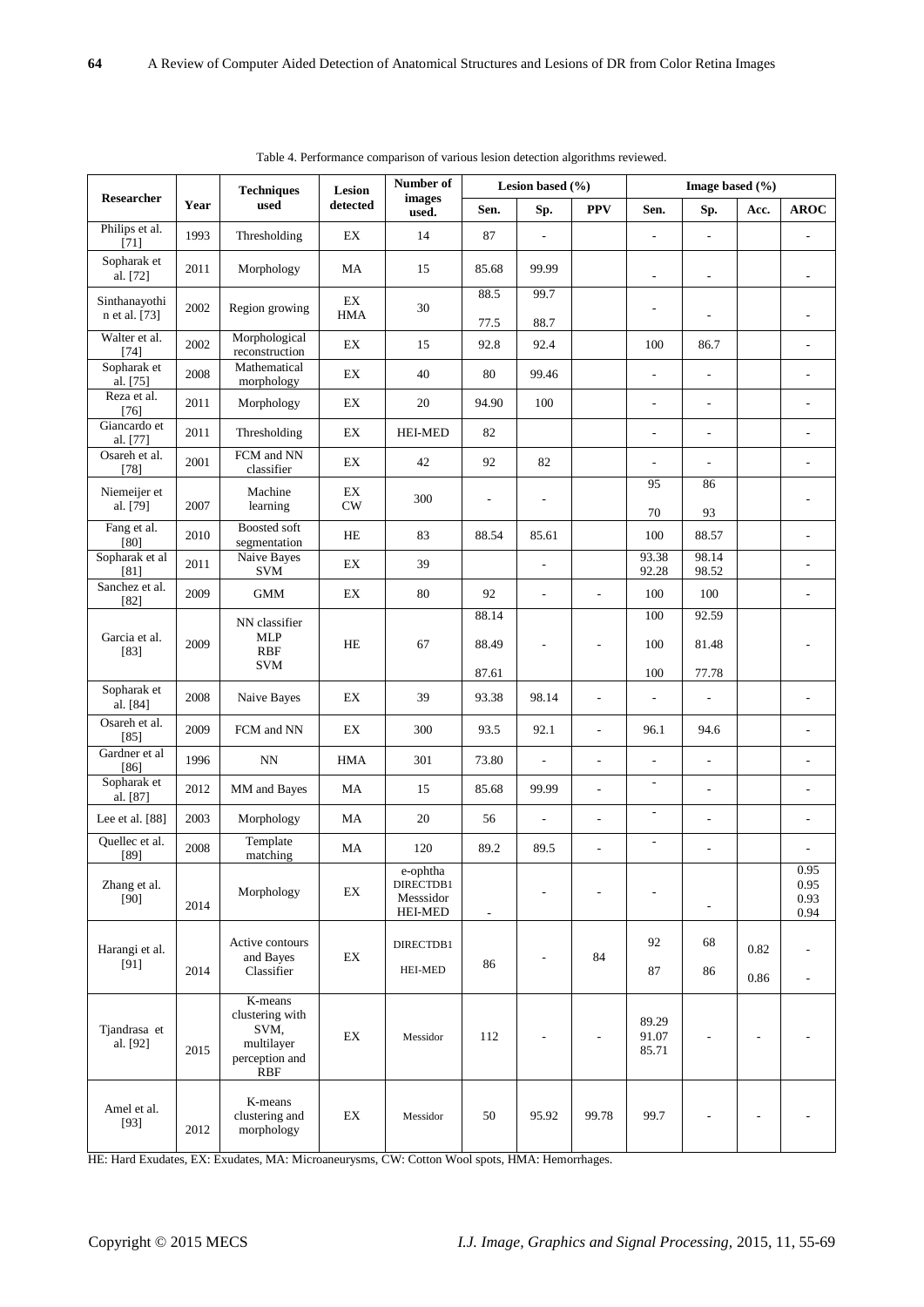# III.RESEARCH RELATED TO COMPUTER AIDED LESION DETECTION IN DR

Retinal lesions may be broadly classified into bright lesions and dark lesions. Exudates are included in the category of bright lesions. These may be of types hard or soft/cotton wool spots. Exudates have bright yellowish color and can be easily discriminated from retina background. Dark lesions include hemorrhages and microaneurysms, and are of deep red color. Microaneurysms are very tiny lesions, whereas hemorrhages are usually much larger. They are difficult to distinguish because of their color similarity with the background.



Fig. 3. Different types of lesions of DR: (a) cotton wool spots, (b) hard exudates, (c) hemorrhages, (d) microaneurysms.

Fig. 3 shows different types of lesions of DR. In Fig. 3,  $(a) - (b)$  show bright lesions and  $(c) - (d)$  show dark lesions. The review given below briefly presents the bright and dark lesion detection techniques and their comparative performance study and discussions.

The bright lesion detection approaches can be grouped into four different categories based on Thresholding [71 - 77], region growing [73], morphology [74 – 76, 90, 93], and classification [78, 79, 81 – 85, 91 - 92]. An issue with exudates detection is the similar properties of exudates and optic disc. Hence, most of the methods first eliminate optic disc to achieve better segmentation of exudates.

Dark lesion detection methods are divided into supervised [86 - 87], recursive growing [73], morphology based [72, 88] and template matching [89]. Performance figures reported by various researchers in Lesion detection are tabulated along with the methods/ approaches employed as in Table 4. Remarks about the performances and the issues involved in existing lesion detection research are presented in the following discussion.

#### *Discussions*

Most of the existing algorithms detect dark lesions that include both microaneurysms and hemorrhages, and bright lesion detection that include both hard and soft exudates. There is no differentiation between two bright lesions and between two dark lesions. The main difficulty in exudates detection is due to lack of uniformity in illumination and the interference with other objects of similar nature.

In the case of dark lesions, wide variations occur in microaneurysms and background color. Further complications arise because of hemorrhages, retinal vessels and other DR related abnormalities. Automatic detection of hemorrhages is difficult because it can be

often confused with the presence of other dark areas in the image. For example, the colors of fovea, blood vessels, and microaneurysms are all dark. Mostly, false detection arises when blood vessels and hemorrhages are very close or overlapping.

Supervised approach requires a set of hand labeled retinal Image to train the model; this is a laborious task. Processing time and necessary resources required to implement the model are more, compared to unsupervised approaches. Also, creation of dataset with hand labeled ground truth requires more time. Systems designed with datasets of limited features will be usage limited to those types of images and may fail to detect other types of retina images. Most of the existing systems, designed with a set of assumptions such as specific characteristics of resolution and field of view, fail to provide acceptable results for real time applications and other datasets. Many algorithms used independent datasets which complicates the comparison of existing works. Most of these algorithms are prone to lack of uniformity in illumination. Existing algorithms for lesion detection are not that useful for practical application because of the wide variations in the color of retina images arising out of reasons such as variations in the degree of pigmentation and presence of choroid. Thus, there arises need for a good model for automatic lesion detection that works with different dataset without much constraints/ assumptions such as field of view and parameter settings or recalibration.

# IV. CONCLUSION

Abnormalities in retina are symptoms of various diseases in human body, and the most adversely affected part is the vision system of patients, and the disease is known as diabetic retinopathy (DR). As DR exhibits no early symptoms, early detection and screening of diseases help effective medication and can reduce the progress of DR. This paper presented a review of various existing research in detection of anatomical structures in retina and detection of lesions of diabetic retinopathy. The research works in the detection and extraction of structures of retina and lesions of diabetic retinopathy are categorized into: vessel segmentation and vessel centerline extraction, optic disc segmentation and localization, and fovea/ macula detection and extraction. Research works dealing with these four categories are reviewed with respect to the techniques employed, performance figures reported, and advantages and deficiencies/ issues of the approaches. The outcome of the review under each category of works is presented. The observations made out of the review may be briefly summarized as follows:

Most of the vessel detection algorithms fail to extract small thin vessels having low contrast. It is difficult to detect vessels at regions where close vessels are merged, missing small vessels, at optic disc regions, and at regions of pathology. Machine learning based approaches for blood vessel tracing requires long processing time. It is difficult to detect optic disc radius or boundary with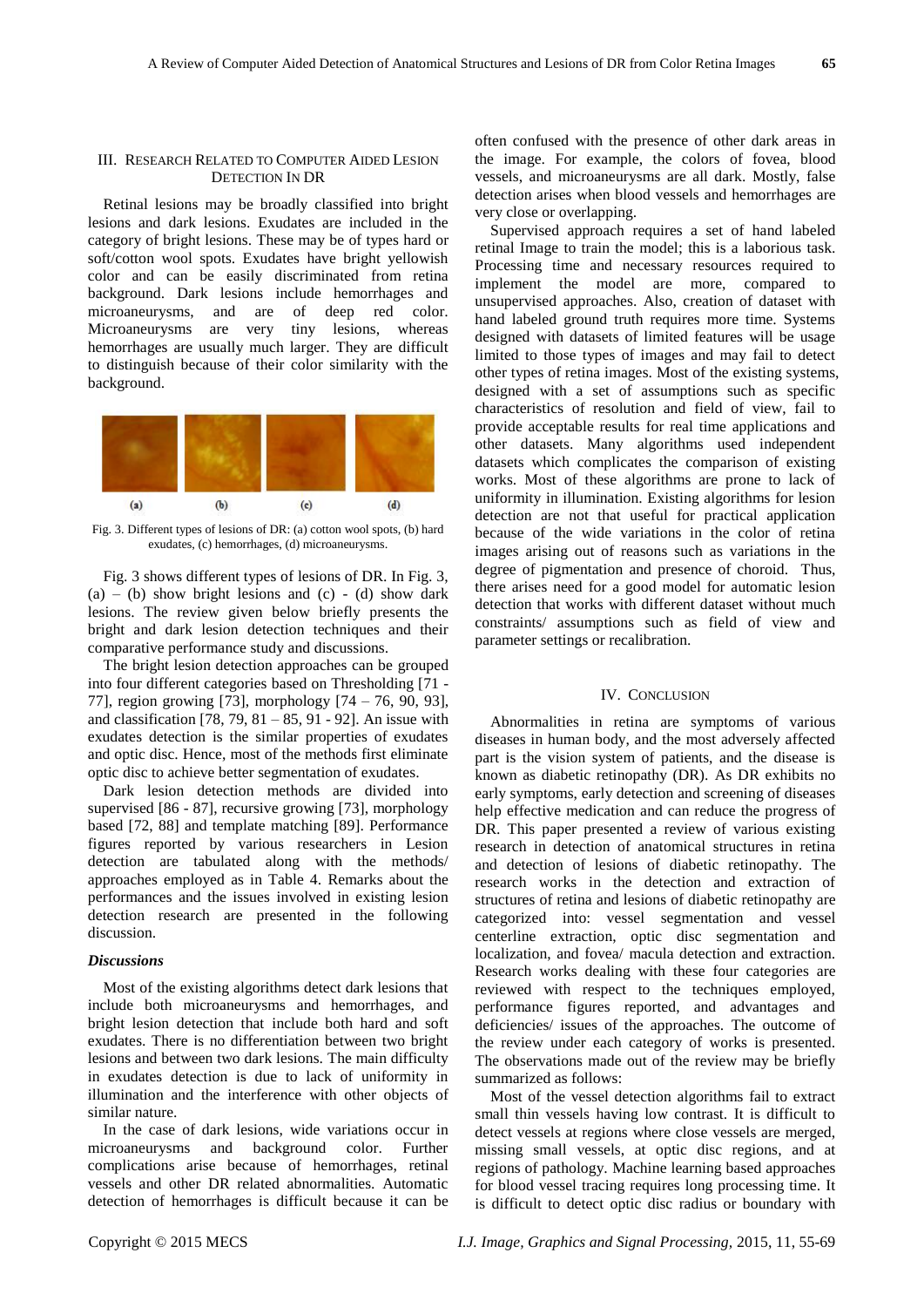simple application of the blood vessel tracing. Automatic detection of fovea and macular region extraction becomes complicated due to pathologies and non-uniform illumination. Some of the other methods are complex due to the requirement of prior knowledge. Performances of existing lesion detection algorithms are poor due to wide variations in the color of fundus images arising out of imaging process.

The prevalence of diabetic patients is continually increasing. The task of detecting and evaluating the severity of DR in populations with diabetes is enormous. An automated system will be useful for ophthalmologist to easily manage the screening for early detection of DR. This enables the patients in rural areas to get consultation on time at low cost. Thus, based on the issues brought out of this review of current research, it is evident that a good amount of further research is required in this area to fulfill the requirements for developing a useful automated system.

#### **REFERENCES**

- [1] Kanski J J. Clinical Ophthalmology: A Systemic Approach. 3rd ed. Oxford: Butterworth-Heinemann, 1994
- [2] Scanlon, P. H., S. J. Aldington, and I. M. Stratton. Delay in diabetic retinopathy screening increases the rate of detection of referable diabetic retinopathy, Diabetic Medicine 31.4 (2014): 439-442.
- [3] National Eye Institute, National Institute of Health, [online]: http://www.nei.nih.gov/health/
- [4] DIARETDB1 Standard Diabetic Retinopathy Database Calibration level 1. [Online]: http://www2.it.lut.fi/project/imageret/diaretdb1/index.htm l
- [5] DRIVE dataset [Online]: http://www.isi.uu.nl/Research/Databases/DRIVE/
- [6] STARE: Structured Analysis of the Retina, [Online]: http://www.ces.c1emson.edul-ahoover/stare/
- [7] L. Giancardo, F. Meriaudeau, T. P. Karnowski, Y. Li, K. W. Tobin and E. Chaum, Automatic retina exudates segmentation without a manually labelled training set, Proc. of the 8<sup>th</sup> IEEE Int. Symp. Biomed. Imag: From Nano to Macro, ISBI 2011, Chicago, USA, pp. 1396 – 1400.
- [8] MESSIDOR: Methods for evaluating segmentation and indexing techniques dedicated to retinal ophthalmology. [Online]. Available: http://messidor.crihan.fr/indexen.php
- [9] Decencière, E., Cazuguel G., Zhang TeleOphta: Machine learning and image processing methods for teleophthalmology, IRBM 34.2 (2013): 196-203.
- [10] The VICAVR database, http://www.varpa.es/vicavr.html, 2010.
- [11] Deepak, K. Sai, and Jayanthi Sivaswamy. Automatic assessment of macular edema from color retinal images, Medical Imaging, IEEE Transactions on 31.3 (2012): 766- 776.
- [12] Sreejini K S and V K Govindan. Severity Grading of DME from Retina Images: A Combination of PSO and FCM with Bayes Classifier, International Journal of Computer Applications 81(16):11-17, November 2013
- [13] H. Leung, J.J. Wang, E. Rochtchina, T.Y. Wong, R. Klein, P. Mitchell, Impact of current and past blood pressure on retinal arteriolar diameter in older population, Journal of Hypertension (22) (2004) 1543–1549.
- [14] P. Mitchell, H. Leung, J.J. Wang, E. Rochtchina, A.J. Lee, T.Y. Wong, R. Klein, Retinal vessel diameter and openangle glaucoma: the Blue Mountains eye study, Ophthalmology (112) (2005) 245–250
- [15] J.J. Wang, B. Taylor, T.Y. Wong, B. Chua, E. Rochtchina, R. Klein, P. Mitchell, Retinal vessel diameters and obesity: a population-based study in older persons, Obesity Research (14) (2006) 206–214.
- [16] Nguyen, Thanh Tan. Relationship of Retinal Vascular Caliber with Diabetes and Retinopathy The Multi-Ethnic Study of Atherosclerosis (MESA), Diabetes Care 31.3 (2008): 544-549.
- [17] K. Akita, H. Kuga, A computer method of understanding ocular fundus images, Pattern Recognition 15 (1982) 431– 443
- [18] S. Chaudhuri, S. Chatterjee, N. Katz, M. Nelson, M. Goldbaum, Detection of blood vessels in retinal images using two-dimensional matched filters, IEEE Transactions on Medical Imaging 8 (1989) 263–269.
- [19] Zolfagharnasab and Naghsh-Nilchi: Cauchy based matched filter for retinal vessels detection, Journal of Medical Signals & Sensors, Vol 4, Issue 1, 2014.
- [20] Zolfagharnasab H, Naghsh-Nilchi AR. Retinal vessels detection based on matched filter using student distribution function. Journal of Medical and Biomedical Engineering 2013; Manuscript No. JMBE 1745- Manuscript submitted for publication.
- [21] Mohammed Al-Rawi, Munib Qutaishat, and Mohammed Arrar. An improved matched filter for blood vessel detection of digital retinal images. Computers in Biology and Medicine, 37(2):262-267, 2007.
- [22] Mohammed Al-Rawi and Huda Karajeh. Genetic algorithm matched filter optimization for automated detection of blood vessels from digital retinal images. Computer Methods and Programs in Biomedicine, 87(3):248-253, 2007.
- [23] M. G. Cinsdikici and D. Aydin. Detection of blood vessels in ophthalmoscope images using MF/ant (matched filter/ant colony) algorithm. Computer methods and programs in biomedicine, 96(2):85-95, 2009.
- [24] Chanwimaluang, Thitiporn, and Guoliang Fan. An efficient blood vessel detection algorithm for retinal images using local entropy thresholding, Circuits and Systems, 2003. ISCAS'03. Proceedings of the 2003 International Symposium on. Vol. 5. IEEE, 2003.
- [25] A. Hoover, V. Kouznetsova, and M. Goldbaum. Locating blood vessels in retinal images by piecewise threshold probing of a matched filter response, IEEE Trans. Med. Imag., vol. 19, pp. 203–210, Mar. 2000.
- [26] B. Zhang, L. Zhang, L. Zhang, F. Karray, Retinal vessel extraction by matched filter with first-order derivative of Gaussian, Computers in Biology and Medicine 40 (2010) 438–445.
- [27] C. Yao, H.-j. Chen, Automated retinal blood vessels segmentation based on simplified PCNN and fast 2D-Otsu algorithm, Journal of Central South University of Technology 16 (2009) 640–646.
- [28] Sofka, Michal, and Charles V. Stewart. Retinal vessel centerline extraction using multiscale matched filters, confidence and edge measures, Medical Imaging, IEEE Transactions on 25.12 (2006): 1531-1546.
- [29] Oin Li, Jane You, and David Zhang. Vessel segmentation and width estimation in retinal images using multiscale production of matched filter responses. Expert Systems with Applications, 39(9):7600-7610, 2012.
- [30] Bob Zhang, Fakhri Karray, Qin Li, Lei Zhang, Sparse Representation Classifier for microaneurysm detection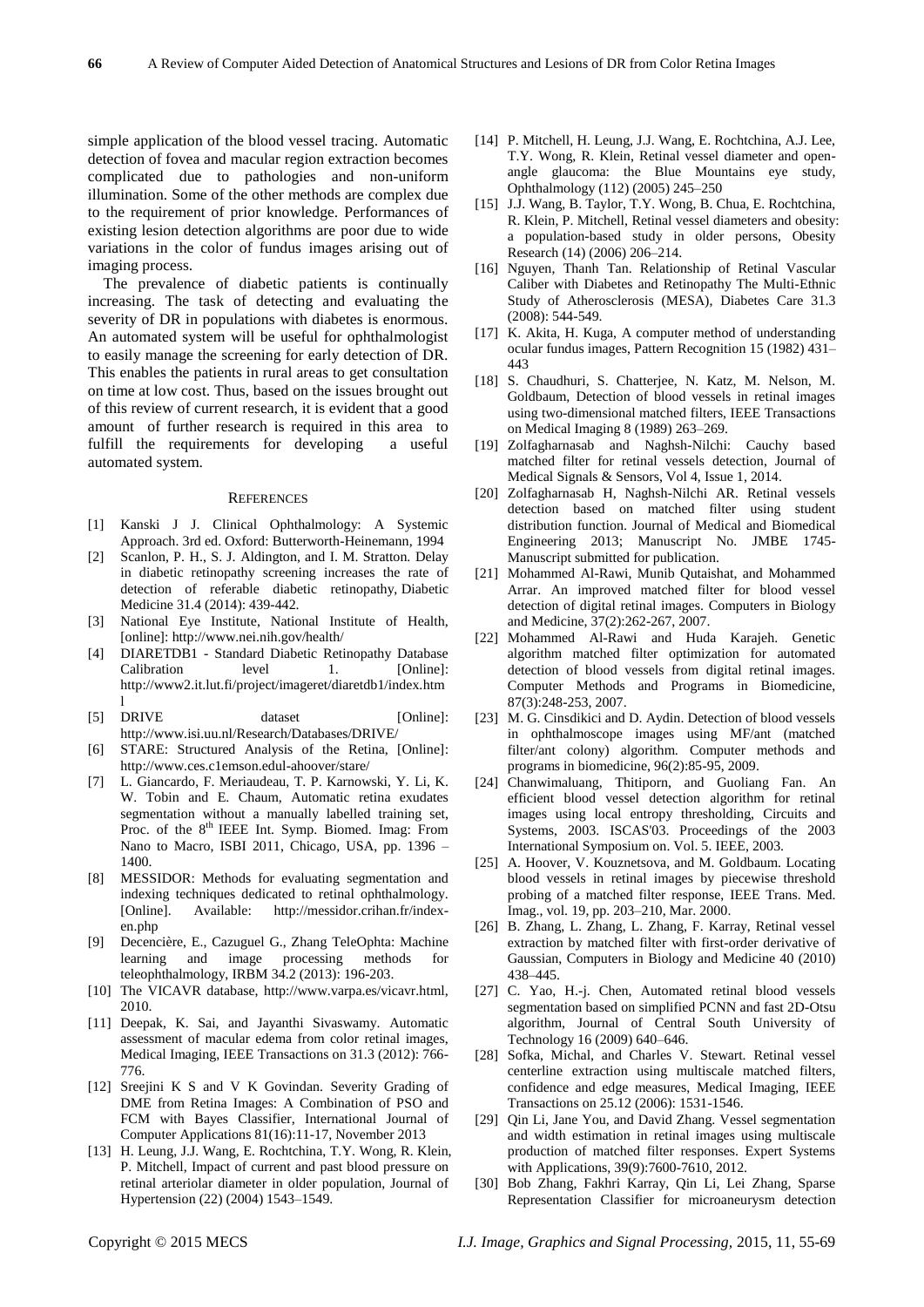and retinal blood vessel extraction, Information Sciences, 2012, pp. 78–90.

- [31] A. M. Mendonça and A. Campilho. Segmentation of retinal blood vessels by combining the detection of centerlines and morphological reconstruction, IEEE Trans. Med. Imag., vol. 25, no. 9, pp. 1200–1213, Sep. 2006.
- [32] Amin, M. Ashraful Amin, Hong Yan, High speed detection of retinal blood vessels in fundus image using phase congruency, Soft Comput. (2011) 15:1217–1230.
- [33] Vlachos, Marios, and Evangelos Dermatas. Multi-scale retinal vessel segmentation using line tracking, Computerized Medical Imaging and Graphics34.3 (2010): 213-227.
- [34] C. Sinthanayothin, J. Boyce, H. Cook, and T. Williamson. Automated localization of the optic disc, fovea, and retinal blood vessels from digital colour fundus images, British Journal of Ophthalmology, vol. 83, no. 11, pp. 902–910, 1999.
- [35] J. Staal, M. D. Abràmoff, M. Niemeijer, M. A. Viergever, and B. V. Ginneken. Ridge based vessel segmentation in color images of the retina, IEEE Trans. Med. Imag., vol. 23, no, pp: 501–509, Apr. 2004.
- [36] X. Jiang and D. Mojon. Adaptive local thresholding by verification-based multithreshold probing with application to vessel detection in retinal images, IEEE Transaction on pattern analysis and machine intelligence, Vol. 25, No. 1, January 2003.
- [37] M.M. Fraz, P. Remagnino, A. Hoppe, Sergio Velastin, B. Uyyanonvara and S. A .Barman. A Supervised Method for Retinal Blood Vessel Segmentation Using Line Strength, Multiscale Gabor and Morphological Features, in ICSIPA 2011.
- [38] M.M. Fraz, S.A. Barman, P. Remagnino, A. Hoppe, A. Basit, B. Uyyanonvara, A.R. Rudnicka, C.G. Owen. An approach to localize the retinal blood vessels using bit planes and centerline detection, Computer methods and programs in biomedicine 108.2 (2012): 600-616.
- [39] Diego Mar ín, Arturo Aquino, Manuel Emilio Geg úndez-Arias, and José Manuel Bravo, A New Supervised Method for Blood Vessel Segmentation in Retinal Images by Using Gray-Level and Moment Invariants-Based Features, IEEE Transactions on Medical Imaging, 2010.
- [40] Orlando, José Ignacio, and Matthew Blaschko. Learning fully-connected CRFs for blood vessel segmentation in retinal images, Medical Image Computing and Computer-Assisted Intervention–MICCAI 2014. Springer International Publishing, 2014. 634-641.
- [41] Giri Babu Kande, T.Satya Savithri, and P.V.Subbaiah, Segmentation of Vessels in Fundus Images using Spatially Weighted Fuzzy c-Means Clustering Algorithm, International Journal of Computer Science and Network Security, VOL.7 No.12, December 2007
- [42] Lam and Yan, A Novel Vessel Segmentation Algorithm for Pathological Retina Images, IEEE Transactions on Medical Imaging, Vol. 27, No. 2, February 2008.
- [43] Saffarzadeh, Vahid Mohammadi, Alireza Osareh, and Bita Shadgar. Vessel segmentation in retinal images using multi-scale line operator and K-means clustering, Journal of medical signals and sensors 4.2 (2014): 122.
- [44] Uyen T.V.Nguyen, Alauddin Bhuiyan, Laurence, A.F.Park, Kotagiri Ramamohanarao, An effective retinal blood vessel segmentation method using multi-scale line detection, Pattern Recognition 46 (2013) 703–715
- [45] Lam, Benson SY, Yongsheng Gao, and AW-C. Liew. General retinal vessel segmentation using regularizationbased multiconcavity modelling, Medical Imaging, IEEE Transactions on 29.7 (2010): 1369-1381.
- [46] Ganjee, Razieh, Reza Azmi, and Behrouz Gholizadeh. An Improved Retinal Vessel Segmentation Method Based on High Level Features for Pathological Images, Journal of medical systems 38.9 (2014): 1-9.
- [47] Osareh and Shadgar, Automatic Blood Vessel Segmentation in Color Images of Retina, Iranian Journal of Science & Technology, Transaction B, Engineering, Vol. 33, No. B2, pp 191-206, 2009.
- [48] A. Fathi, A.R. Naghsh-Nilchi, Automatic wavelet-based retinal blood vessels segmentation and vessel diameter estimation, Biomedical Signal Processing and Control 8 (2013) 71– 80
- [49] Imani, Elaheh, Malihe Javidi, and Hamid-Reza Pourreza. Improvement of retinal blood vessel detection using morphological component analysis, Computer methods and programs in biomedicine 118.3 (2015): 263-279.
- [50] Wihandika, Randy Cahya, and Nanik Suciati. Retinal Blood Vessel Segmentation with Optic Disc Pixels Exclusion, International Journal of Image, Graphics and Signal Processing (IJIGSP) 5.7 (2013): 26.
- [51] Sakiko Teramoto, Kyoko Ohno-Matsui, Takashi Tokoro and Seiji Ohno. Bilateral Large Peripapillary Venous and Arterial Loops, Jpn J Ophthalmol 43, pp: 422–425 (1999).
- [52] Franklin, S. Wilfred, and S. Edward Rajan. Computerized screening of diabetic retinopathy employing blood vessel segmentation in retinal images, Biocybernetics and Biomedical Engineering 34.2 (2014): 117-124.
- [53] Keith A. Goatman, Alan D. Fleming, Sam Philip, Graeme J. Williams, John A. Olson, and Peter F. Sharp, Detection of New Vessels on the Optic Disc Using Retinal Photographs, IEEE Transactions on Medical Imaging, Vol. 30, No. 4, April 2011
- [54] Dashtbozorg, Behdad, Ana Maria Mendonça, and Aurélio Campilho. An automatic graph-based approach for artery/vein classification in retinal images, Image Processing, IEEE Transactions on 23.3 (2014): 1073-1083.
- [55] Qazaleh Mirsharif, Farshad Tajeripour, Hamidreza pourreza. Automated classification of blood vessels as arteries and veins in retinal images, computerized Meical imaging and graphics, 37(2013), pp: 607-617.
- [56] Grisan, Enrico, and Alfredo Ruggeri. A divide et impera strategy for automatic classification of retinal vessels into arteries and veins, Engineering in Medicine and Biology Society, 2003. Proceedings of the 25th Annual International Conference of the IEEE. Vol. 1. IEEE, 2003.
- [57] W. Lotmar, A. Freiburghaus, D. Bracher, Measurement of vessel tortuosity on fundus photographs, GraeJe 's Arch. Clin. Exp. Ophthalmol., VoI.211,pp. 49-57, 1979.
- [58] Heneghan C., Flynn J., Michael O'Keefe and Mark Cahill. Characterization of changes in blood vessel width and tortuosity in retinopathy of prematurity using image analysis, Medical image analysis 6.4 (2002): 407-429.
- [59] Onkaew D, Turior R, Uyyanonvara B, Akinori N, Sinthanayothin C. Automatic retinal vessel tortuosity measurement using curvature of improved chain code. In Proceedings of the International Conference on Electrical, Control and Computer Engineering (In- ECCE 2011), pp 183–6.
- [60] Vinayak Shivkumar Joshi, Michael D. Abramoff. Analysis of retinal vessel networks using quantitative descriptors of vascular morphology, (2012).
- [61] Turior Rashmi, Danu Onkaew, Bunyarit Uyyanonvara, Pornthep Chutinantvarodom. Quantification and classification of retinal vessel tortuosity, Science Asia 39 (2013): 265-277.
- [62] Trucco, Emanuele, Hind Azegrouz, and Baljean Dhillon. Modeling the tortuosity of retinal vessels: does caliber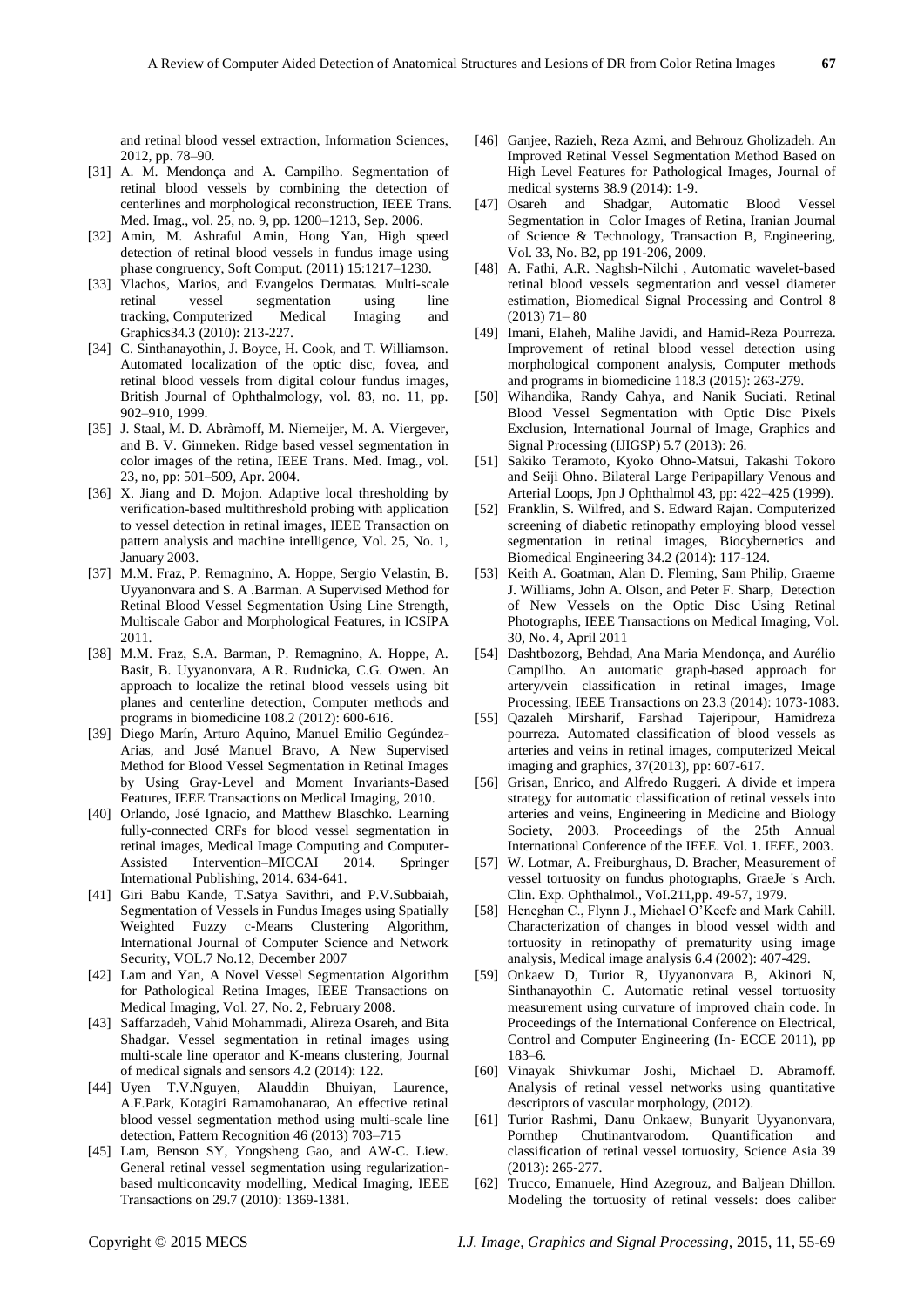play a role?, Biomedical Engineering, IEEE Transactions on 57.9 (2010): 2239-2247.

- [63] A. Aquino, M.E. Gegundez-Arias, and D. Marin. Detecting the optic disc boundary in digital fundus images using morphological, edge detection and feature extraction techniques, IEEE transactions on medical imaging, 29(10), pp: 1860-1869, 2010
- [64] A. A. H. A. R. Youssif, A. Z. Ghalwash, and A. R. Ghoneim. Optic disc detection from normalized digital fundus images by means of a vessels' direction matched filter, IEEE Trans. Med. Imag., vol. 27, pp: 11–18, 2008
- [65] A. Hoover and M. Goldbaum. Locating the optic nerve in retinal image using the fuzzy convergence of the blood vessels, IEEE Transactions on Medical Imaging, 22(8), pp: 951–958, 2003.
- [66] Mahfouz A, Fahmy AS. Fast localization of the optic disc using projection of image features. IEEE Transactions on Image Processing 2010;19: 3285–9.
- [67] Yu H, Barriga S, Agurto C, Echegaray S, Pattichis M, Zamora G, et al. Fast localization of optic disc and fovea in retinal images for eye disease screening. In: Proceedings of SPIE conference on medical imaging 2011: computer-aided diagnosis. 2011.
- [68] Sinha, Neelam, and R. Venkatesh Babu. Optic disk localization using L1 minimization, Image Processing (ICIP), 2012 19th IEEE International Conference on. IEEE, 2012.
- [69] Chin K S, Trucco E, Tan L and Wilson P J. Automatic fovea location in retinal images using anatomical priors and vessel density, Pattern Recognition Letters 34.10 (2013): 1152-1158.
- [70] R. Philips, J. Forrester, and P. Sharp. Automated detection and quantification of retinal exudates, Graefe's Arch. Clin. Exp. Ophthalmol., vol. 231, pp: 90–94, 1993
- [71] Akara Sopharak, Bunyarit Uyyanonvara and Sarah Barman. Automatic Microaneurysm Detection from Nondilated Diabetic Retinopathy Retinal Images Using Mathematical Morphology Methods, IAENG International Journal of Computer Science, 38: 3, August 2011.
- [72] C. Sinthanayothin, J. F. Boyce, T. H. Williamson, H. L. Cook, E. Mensah, S. Lal and D. Usher. Automated detection of DR on digital fundus image, Journal of Diabet. Med., 19, pp: 105-112, 2002.
- [73] Walter, T., Klein, J. C., Massin and P., Erginay. A contribution of image processing to the diagnosis of diabetic retinopathy-Detection of exudates in color fundus images of the human retina, IEEE Transactions on Medical Imaging,Volume 21, Issue 10, pp: 1236 – 1243, Oct. 2002.
- [74] Akara Sopharak , Bunyarit Uyyanonvara, Sarah Barman and Tom Williamson. Automatic detection of diabetic retinopathy exudates from non-dilated retinal images using mathematical morphology methods, Journal of Computerized Medical Imaging and Graphics, pp: 720 – 727, 2008.
- [75] Ahmed wasif Reza, C. Eswaran and Kaharudin Dimyati, Diagnosis of Diabetic Retinopathy: Automatic Extraction of optic disc and exudates from retinal images using marker controlled watershed transformation, Springer, J Med. Syst., 2011, Vol. 35, pp. 1491-1501.
- [76] L. Giancardo, F. Meriaudeau, T. P. Karnowski, Y. Li, K. W. Tobin and E. Chaum, Automatic retina exudates segmentation without a manually labeling training set, In Proc. of IEEE International Symposium on Biomedical Imaging, 2011.
- [77] S. T. Lim, W. M. D. W. Zaki, A. Hussain, S. L. Lim and S. Kusalavan. Automatic Classification of Diabetic Macular

Edema in Digital Fundus Images, In CHUSER 2011, Dec, Penag, 2011.

- [78] A. Osareh, M. Mirmehdi, B. Thomas and Richard Markham. Automatic recognition of exudative maculopathy using fuzzy c - means clustering and neural networks, Proceedings of Medical Image Understanding and Analysis, UK, pp: 49–52, July 2001.
- [79] M. Niemeijer, B. van Ginneken, S R Russell, M. S. Suttorp-Schulten and M. D. Abràmoff. Automated detection and differentiation of drusen, exudates, and cotton-wool spots in digital color fundus photographs for diabetic retinopathy diagnosis, Invest. Ophthalmol. Vis. Sci., Vol. 48, pp: 2260-7, May 2007.
- [80] Guoliang Fang. Nan Yang, Huchuan Lu and Kaisong Li. Automatic segmentation of hard exudates in fundus images based boosted soft segmentation, in proc. Int. conference on intelligent control and information processing, pp: 633-638, August 2010.
- [81] Akara Sopharak, Mathew N dailey, Bunyarit Uyyanonvara, Sarah Barman, Tom Williamson and Yin Aye Moe. Machine learning approach to automatic exudate detection in retinal image from diabetic patients, Journal of Modern optics, Vol. 57, No.2, pp: 124 – 135, Nov 2011.
- [82] C. I. Sánchez, María García, Agustín Mayo, María I. López and Roberto Hornero. Retinal image analysis based on mixture models to detect hard exudate, Medical Image Analysis, Vol. 13, pp: 650–658, 2009.
- [83] M. Garcia, C. I. Sanchez, M.I. Lopez, D. Abasolo and R. Hornero. Neural network based detection of hard exudates in retinal images, Computer methods and Programs in Biomedicine, vol. 93, pp. 9-19, 2009.
- [84] Sopharak, A, Nwe, K. T, Moe, Y. A, Dailey, M. N and Uyyanonvara B. Automatic exudate detection with a naive Bayes classifier, In International Conference on Embedded Systems and Intelligent Technology, pp: 139– 142, 2008.
- [85] Osareh A., Shadgar B. and Markham R. A Computational-Intelligence-Based Approach for Detection of exudates in Diabetic Retinopathy Images, IEEE transaction on Information Technology in biomedicine, Volume 13, Issue 4, pp: 535 – 545, July 2009
- [86] G. Gardner, D. Keating, T. Williamson, and A. Elliot, Detection of diabetic retinopathy using neural network analysis of fundus images, British Journal of Ophthalmology, vol. 80, no. 11, pp: 937–948, 1996.
- [87] Akara Sopharak, Bunyarit Uyyanonvara and Sarah Barman. Fine Microaneurysm Detection from Non-dilated Diabetic Retinopathy Retinal Images Using a Hybrid Approach, Proceedings of the World Congress on Engineering, Vol II, 2012.
- [88] Lee Streeter and Michael J. Cree. Microaneurysms detection in colour fundus images, Image and Vision Computing, 280 - 284, Nov-2003.
- [89] Gwénolé Quellec, Mathieu Lamard, Pierre Marie Josselin, Guy Cazuguel*,* Béatrice Cochener, and Christian Roux. Optimal wavelet transform for the detection of microaneurysms in retina photographs, Medical Imaging, IEEE Transactions on 27.9 (2008): 1230-1241.
- [90] Zhang, X., Thibault G., Decenciere, E., Lay B., Danno, R., Ali Ergginay. Exudate detection in color retinal images for mass screening of diabetic retinopathy, Medical image analysis 18.7 (2014): 1026-1043.
- [91] Harangi, Balazs, and Andras Hajdu. Automatic exudate detection by fusing multiple active contours and